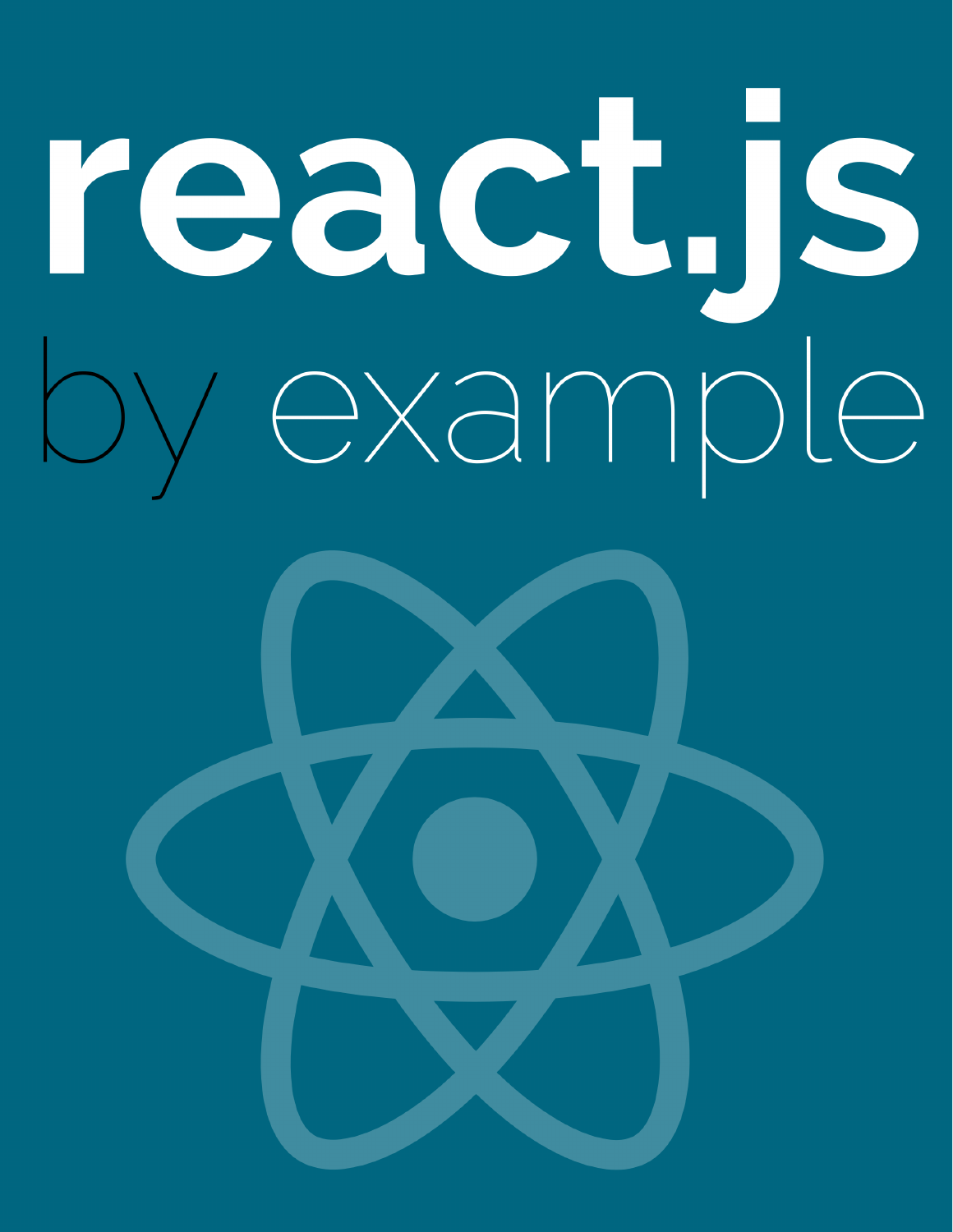# **Password Strength Meter**

| <b>Password</b> |                                       |
|-----------------|---------------------------------------|
| <br>✔           |                                       |
|                 | A good password is:                   |
|                 | $\bullet$ 6+ characters               |
|                 | • with at least one digit             |
|                 | • with at least one special character |
|                 |                                       |

Password Strength Meter

Registration form is like the first step that user needs to take to use your web application. It's interesting how often it is not optimal part of the app. Having an unfriendly registration form may hurt (and usually hurts) the conversion rate of your service badly.

That's why dynamic features are often starting with forms. On-the-fly validations, popovers and so on - all of these are common in the modern web. All to increase chance of signing up by an user.

Apart from the sole signing up, a good registration form needs to make sure that an user does not do anything wrong - like setting too simple password. Password strength meters are a great way to show an user how his password should be constructed to be secure.

## **Requirements**

This example will use  $React-Bootstrap<sup>1</sup>$  $React-Bootstrap<sup>1</sup>$  components. Remember that React-Bootstrap must be installed separately - visit the main page of the project for installation details. Using React Bootstrap simplifies the example because common UI elements like progress bars don't need to be created from scratch.

Apart from this, a tiny utility called [classnames](https://www.npmjs.com/package/classnames)[²](#page-1-1) will be used. It allows you to express CSS class set with conditionals in an easy way.

Of course the last element is the React library itself.

### **Recipe**

In this example you don't need to make any assumptions about how the password strength meter will work. There is the static HTML mockup ready to reference how the strength meter will look and

<span id="page-1-0"></span><sup>&</sup>lt;sup>1</sup><http://react-bootstrap.github.io>

<span id="page-1-1"></span>²<https://www.npmjs.com/package/classnames>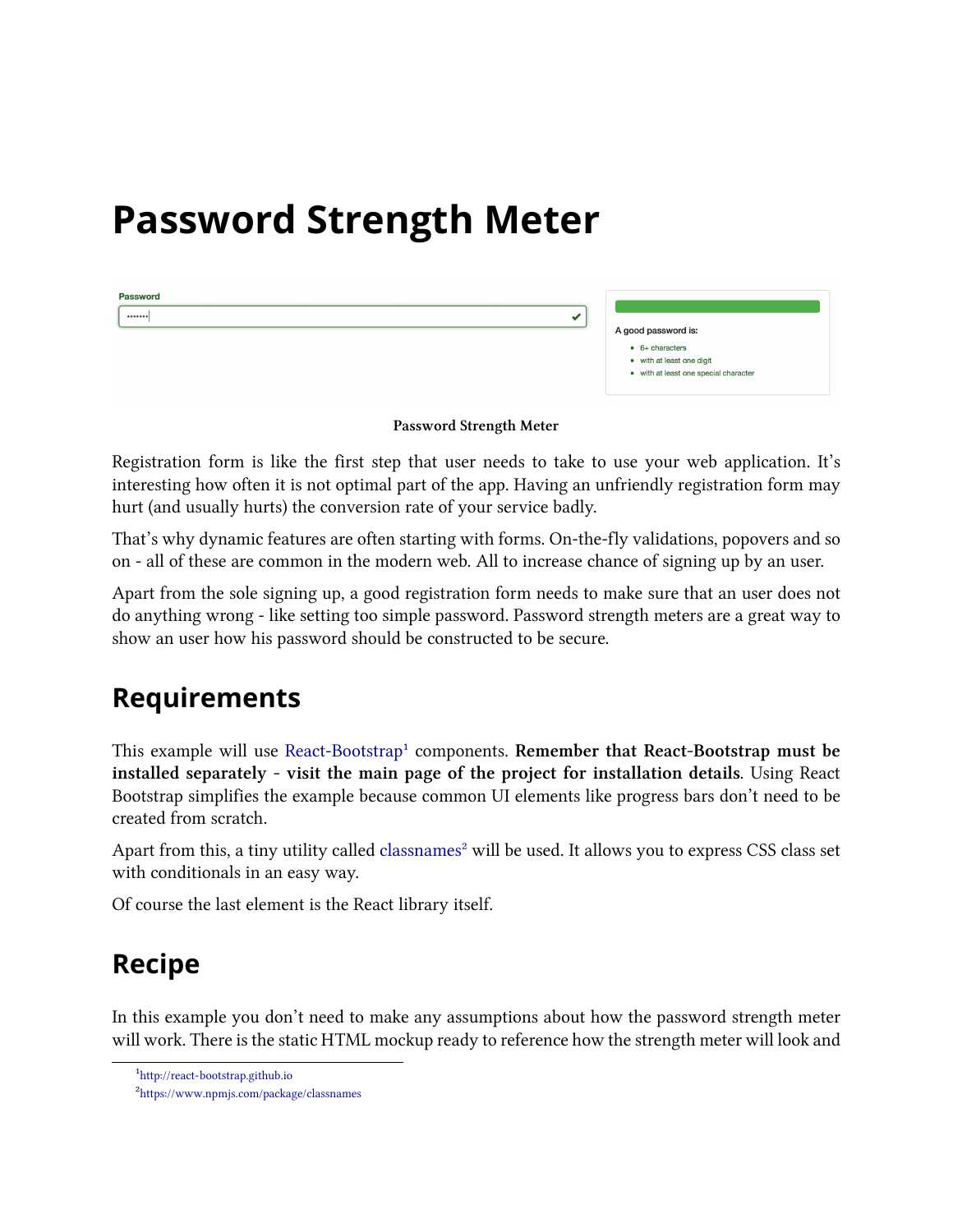behave, based on the password input. It is written using the Bootstrap CSS framework, so elements presented will align well with components that React-Bootstrap provides.

| <b>Great Password</b>         |                                                      |
|-------------------------------|------------------------------------------------------|
| ✔<br>                         |                                                      |
|                               | A good password is:                                  |
|                               | $\bullet$ 6+ characters<br>• with at least one digit |
|                               | • with at least one special character                |
|                               |                                                      |
|                               |                                                      |
| <b>Can-be-better Password</b> |                                                      |
| $\Delta$<br>                  |                                                      |
|                               | A good password is:                                  |
|                               | $\bullet$ 6+ characters                              |
|                               | • with at least one digit                            |
|                               | • with at least one special character                |
|                               |                                                      |
|                               |                                                      |
| <b>Bad Password</b>           |                                                      |
| $\mathbf x$<br>               |                                                      |
|                               | A good password is:                                  |
|                               | $\bullet$ 6+ characters                              |
|                               | • with at least one digit                            |
|                               | • with at least one special character                |

### Password Strength Meter States

```
1 <div class="container">
2 <div class="row">
3 <div class="col-md-8">
4 <div class="form-group has-success has-feedback">
5 <label class="control-label"
6 for="password-input">Password</label>
7 <input type="password"
8 class="form-control"
9 id="password-input"
10 value="FW&$2iVaFt3va6bGu4Bd"
11 placeholder="Password" />
12 <span class="glyphicon glyphicon-ok form-control-feedback"
13 aria-hidden="true"></span>
14 </div>
15 </div>
16 <div class="col-md-4">
17 <div class="panel panel-default">
18 <div class="panel-body">
19 <div class="progress">
20 <div class="progress-bar progress-bar-success"
21 style="width:100%"></div>
22 </div>
```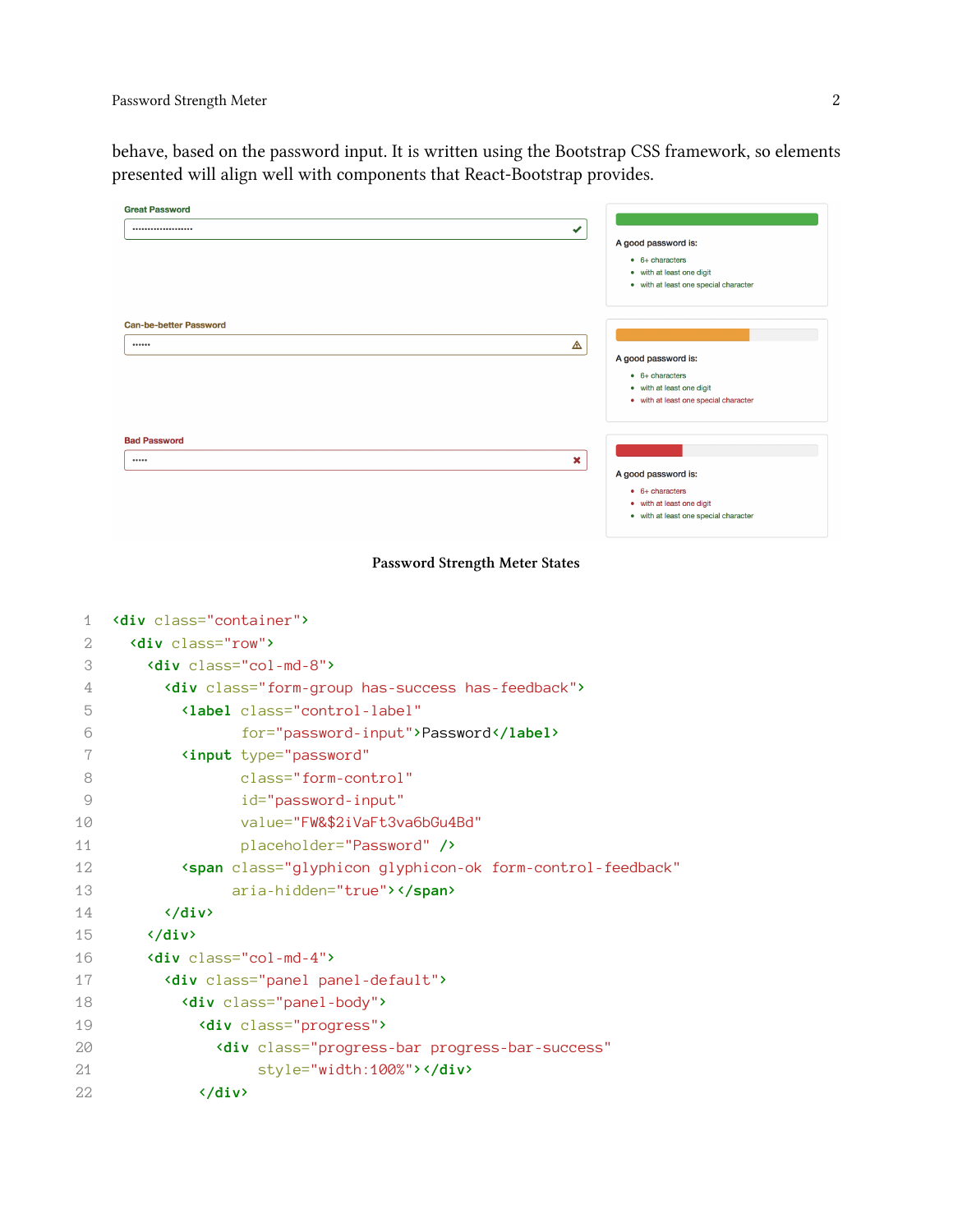```
23 <h5>A good password is:</h5>
24 <ul>
25 <li class="text-success">
26 Small \left\langle \text{small} \right\rangle27 6+ characters
28 </small>
29 </li>
30 <li class="text-success">
31 Small \left\langle \text{small} \right\rangle32 with at least one digit
33 \checkmark/small>
34 </li>
35 <li class="text-success">
36 Small
37 with at least one special character
38 </small>
39 </li>
40 </ul>
41 </div>
42 </div>
43 </div>
44 <!-- Rest of states... -->
45 </div>
46 </div>
```
This piece of HTML defines the whole structure that will be duplicated. All "creative" work that needs to be done here is to attach the dynamic behaviour and state transitions.

There are some *principles* that states how a good password should look like. You can think that a password satisfies or not those principles. That will be important later - your behaviour will be built around this concept.

As you can see, there are three states of the strength meter UI:

- Awful password progress bar is red and an input is in "red" state (1/3 or less principles satisfied)
- Mediocre password progress bar is yellow and an input is in "yellow" state (1/3 to 2/3 principles satisfied)
- Great password progress bar is green and an input is in "green" state (2/3 or more principles satisfied)

Since you got a HTML mockup, after each step you can compare output produced by React with HTML markup of the static example. Another approach (see Prefixer example if you want to see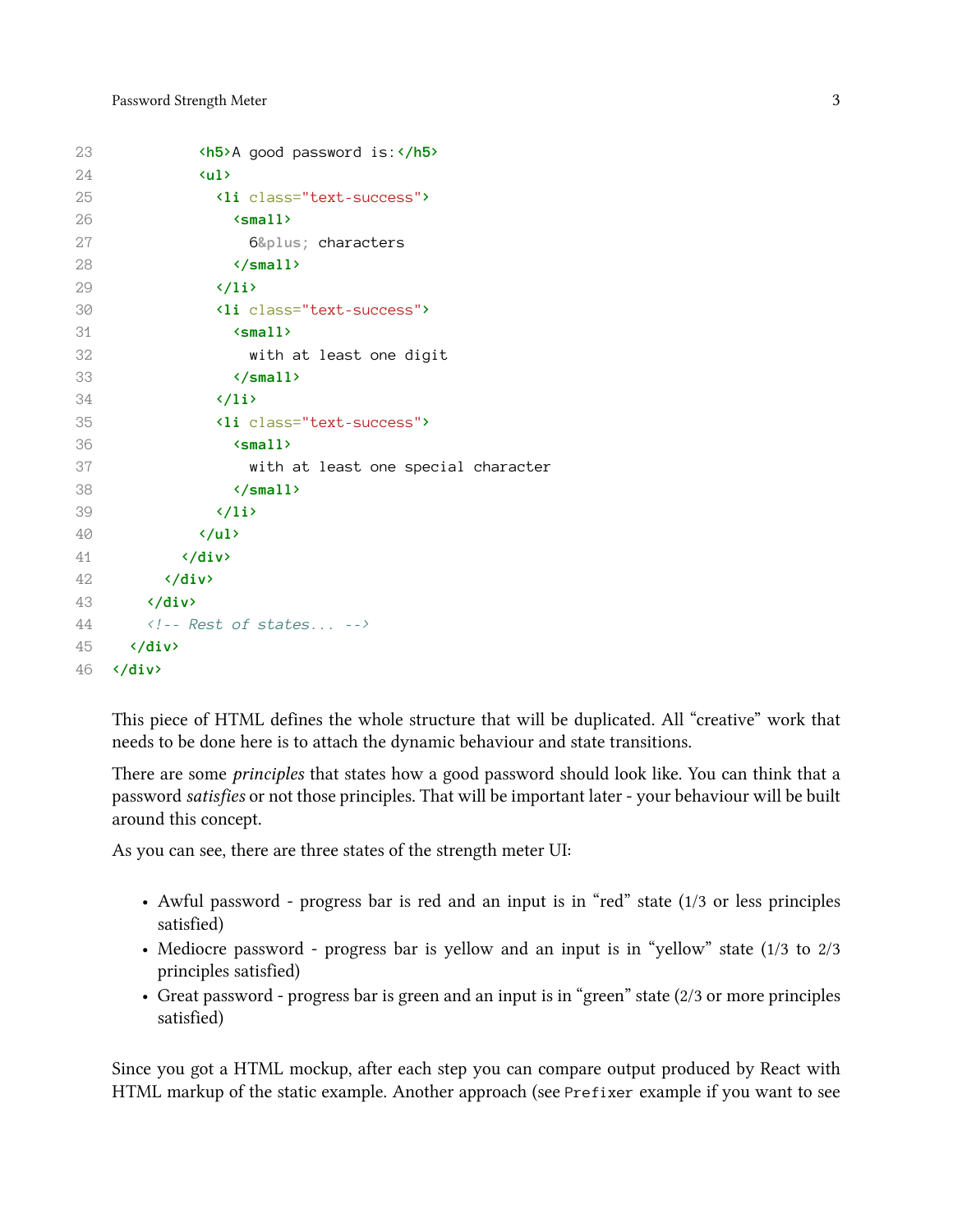this approach in action) is to copy this HTML and then attach the dynamic behaviour to it. In this example the code will start from the top. First an empty component will be created and then the logical parts of this UI will be defined. After those steps there will be iterations to finish with the markup desired.

Enough said, let's start with an empty component:

```
1 class PasswordInput extends React.Component {
2 render() { return null; }
3 }
```
Let's think about what logical parts this part of UI has. On the highest level it has a *strength meter* and a password field. A strength meter consist of principles progress and principles list.



Annotated Password Strength Meter

This concepts will map directly to React components that you'll create. A static markup is also placed inside the grid. You can use Grid, Row and Col to create a HTML markup like this:

```
1 <div class="container">
2 <div class="row">
3 <div class="col-md-8">
4 ...
5 </div>
6 <div class="col-md-4">
7 ...
8 </div>
9 </div>
10 </div>
```
Which maps directly into: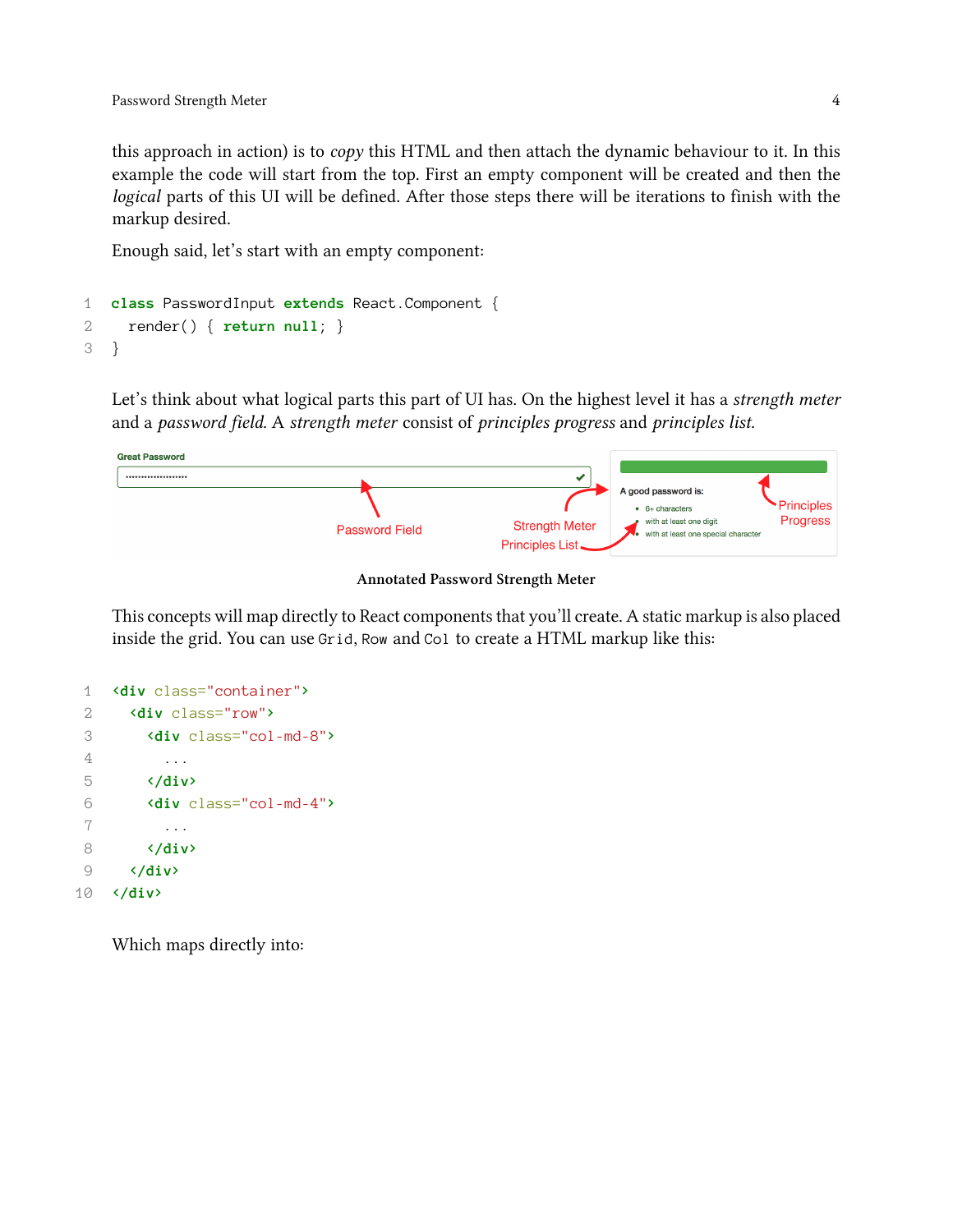Password Strength Meter 5

```
1 <Grid>
2 <Row>
3 <Col md={8}>
4 ...
5 </Col>
6 <Col md={4}>
7 ...
8 </Col>
9 </Row>
10 </Grid>
```
Remember to import needed React-Bootstrap components at the top of the file:

```
1 import { Grid, Row, Col } from 'react-bootstrap';
```
Let's mimic the top structure (the grid) of your markup and define components based on the logical division!

```
1 class PasswordInput extends React.Component {
 2 render() {
 3 return (
 4 <Grid>
 5 <Row>
 6 \langle Col \text{md} = \{8\} \rangle7 <PasswordField />
 8 </Col>
 9 \langle Col \text{md}=\{4\}\rangle10 <StrengthMeter />
11 </Col>
12 </Row>
13 </Grid>
14 );
15 }
16 }
17
18 class StrengthMeter extends React.Component {
19 render() { return null; }
20 }
21
22 class PasswordField extends React.Component {
23 render() { return null; }
24 }
```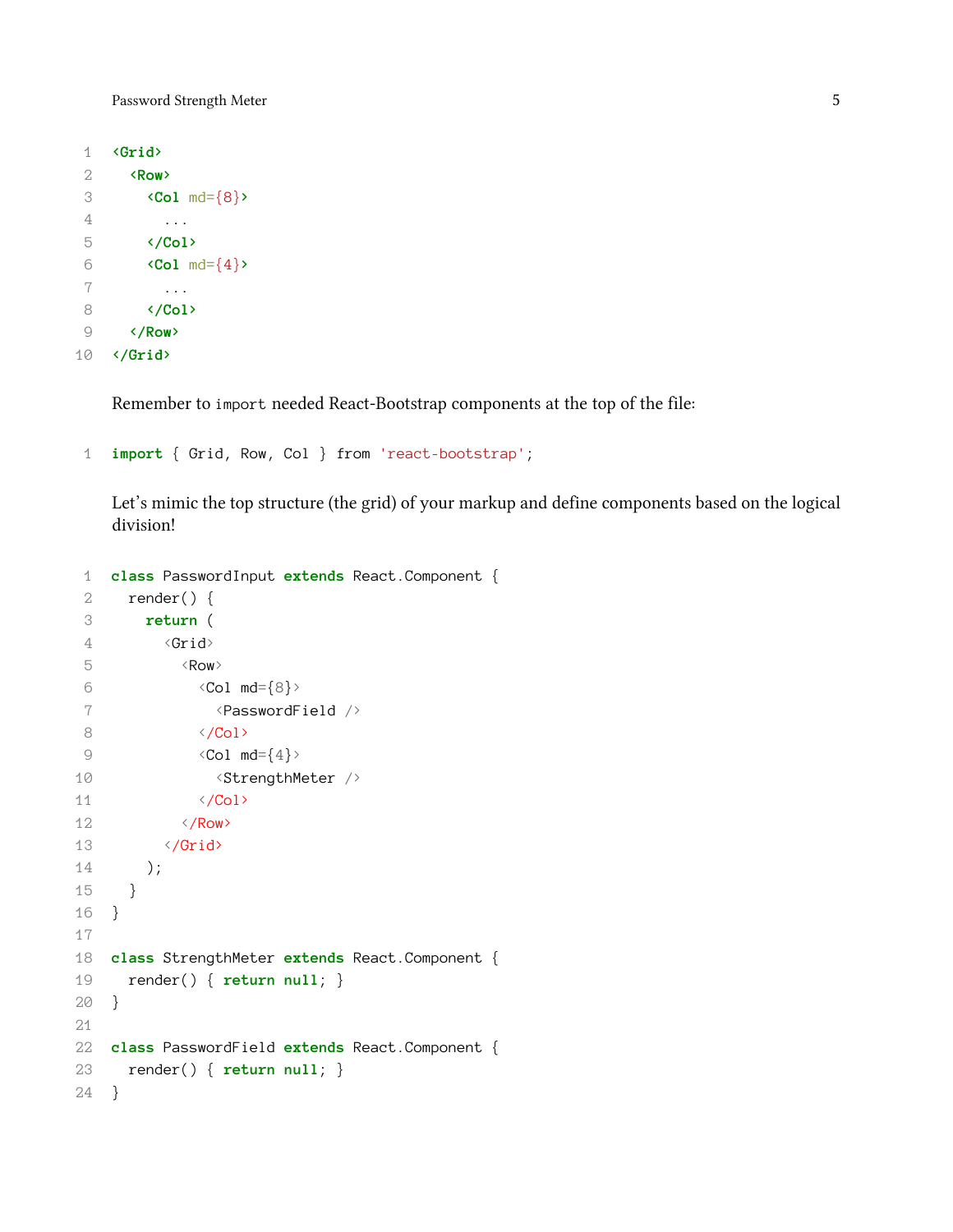So far, so good. In this step you have a "framework" to work with. Another step is to add data. Default properties technique can be very helpful here. Good password principles will have a name and a predicate to check whether a principle is satisfied or not. Such predicate will get a password as an argument - it's a simple plain JavaScript function.

```
1 const SPECIAL_CHARS_REGEX = /[^A-Za-z0-9]/;
2 const DIGIT_REGEX = /[0-9]/;
3
4 PasswordInput.defaultProps = {
5 goodPasswordPrinciples: [
6 {
7 label: "6+ characters",
8 predicate: password => password.length >= 6
9 },
10 {
11 label: "with at least one digit",
12 predicate: password => password.match(DIGIT_REGEX) !== null
13 },
14 {
15 label: "with at least one special character",
16 predicate: password => password.match(SPECIAL_CHARS_REGEX) !== null
17 }
18 ]
19 };
```
As you can see, the default principles are taken straight from the mockup. You can provide your own while instantiating the PasswordInput component, making it powerfully configurable for free.

Since in this stage you got two logical components to implement, you need to choose one. In this recipe StrengthMeter will be implemented as the first one.

Let's render *something*. Since in the static mockup the whole strength meter is wrapped within a Bootstrap's Panel, let's render the empty panel at first. Remember to import Panel component class from the React-Bootstrap package:

1 **import** { Grid, Row, Col, Panel } from 'react-bootstrap';

Then you can use it: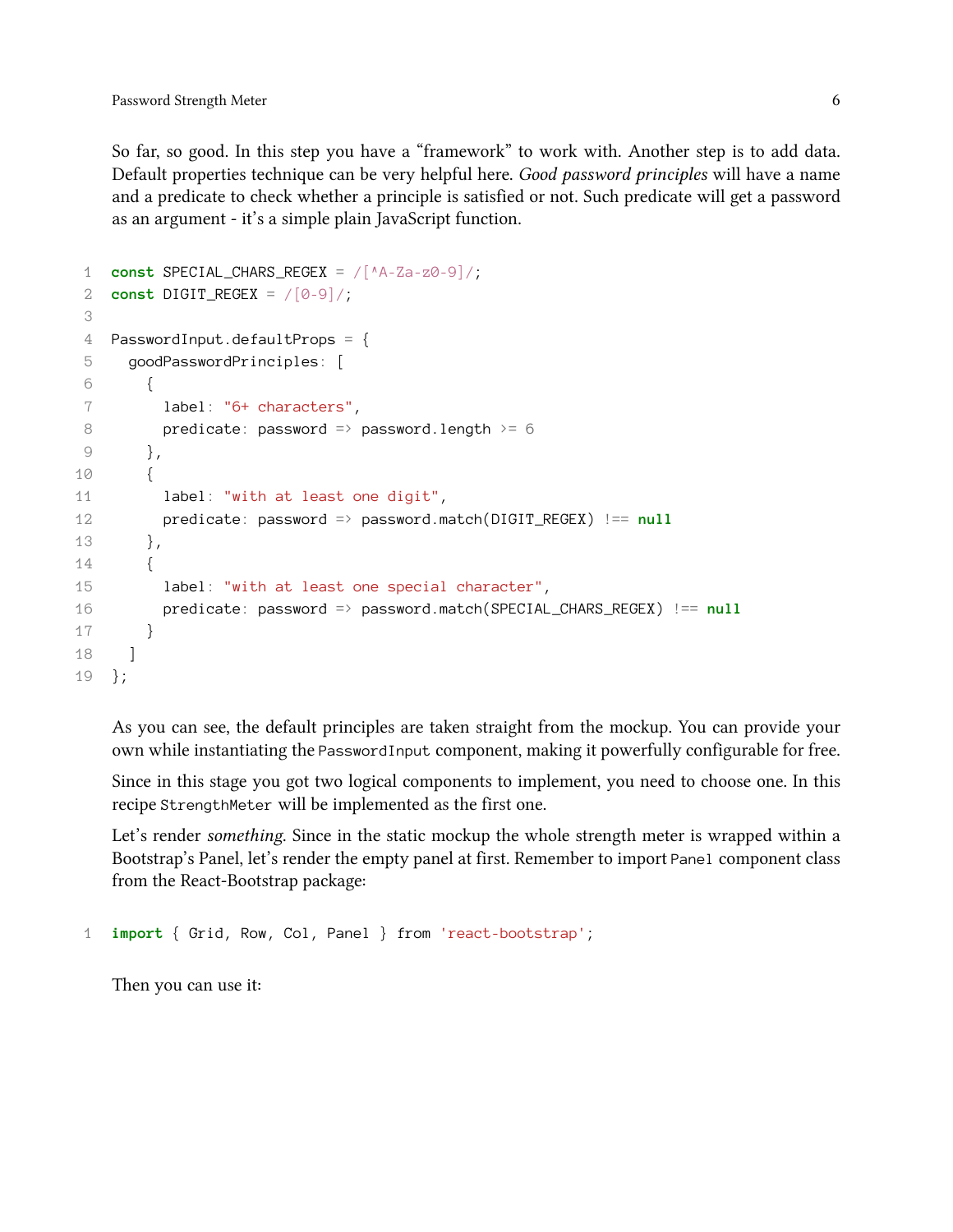Password Strength Meter 7 7

```
1 class StrengthMeter extends React.Component {
2 render() { return (<Panel />); }
3 }
```
Let's start with implementing a static list of principles, without marking them in color as satisfied/not satisfied. It is a good starting point to iterate towards the full functionality. To do so, you need to pass principles list to the StrengthMeter component. To do so, simply pass the principles property from the PasswordInput component:

```
1 class PasswordInput extends React.Component {
2 render() {
3 let { goodPasswordPrinciples } = this.props;
4
5 return (
6 \qquad \qquad \langle \text{Grid} \rangle7 <Row>
8 \langle Col \text{md}=\{8\}\rangle9 <PasswordField />
10 </Col>
11 \langleCol md={4}>
12 <StrengthMeter principles={goodPasswordPrinciples} />
13 </Col>
14 </Row>
15 </Grid>
16 );
17 }
18 }
```
Now the data can be used to render a list of principles:

```
1 class StrengthMeter extends React.Component {
2 render() {
3 let { principles } = this.props;
4
5 return (
6 <Panel>
7 \times ul8 {principles.map(principle =>
9 \langle 1i>
10 \qquad \qquad \text{small}11 {principle.label}
12 \times /small
```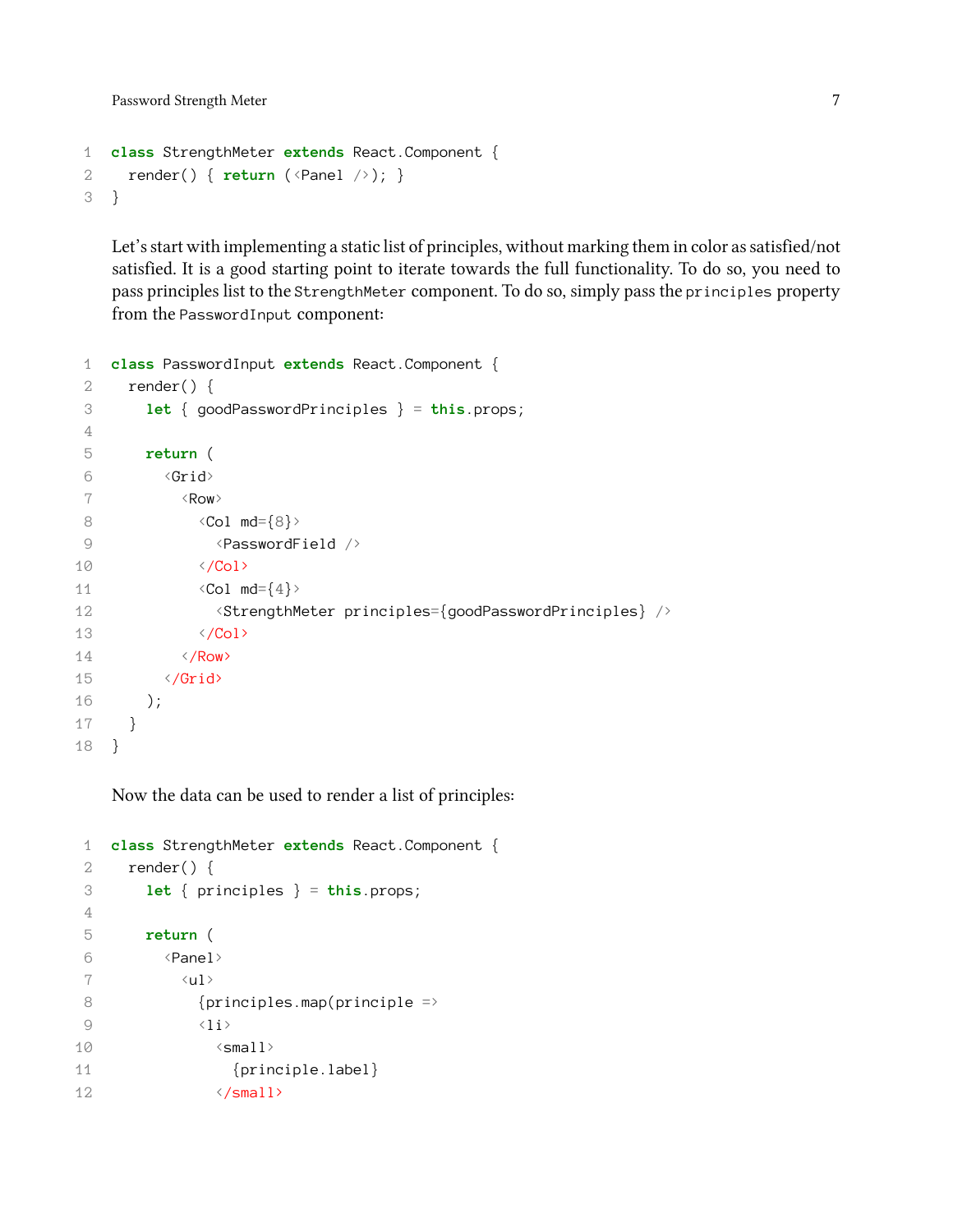```
13 \langle/li>
14 )}
15 \times /u116 </Panel>
17 );
18 }
19 }
```
Notice how <small> is used inside of the list element. That's how it is done within the static mockup - and ultimately you want to achieve the same effect.

So far, so good. A tiny step to make is to add a header just like on the mockup:

```
1 class StrengthMeter extends React.Component {
2 render() {
3 let { principles } = this.props;
4
5 return (
6 <Panel>
7 <h5>A good password is:</h5>
8 < ul >
9 {principles.map(principle =>
10 \langle 1i \rangle11 \langle \textsf{small} \rangle12 {principle.label}
13 \times /small14 \times /1115 )}
16 \times /u117 </Panel>
18 );
19 }
20 }
```
Now it's time to implement logic for coloring this list whether a given principle is satisfied or not. Since satisfying process needs the password as an argument, it's time to introduce the password variable in the PasswordInput state. It lies within the state because it'll change in a process - and will trigger appropriate re-renders.

To do so, you need to introduce a constructor to the PasswordInput component class which will set the default password variable to ''. Let's do it!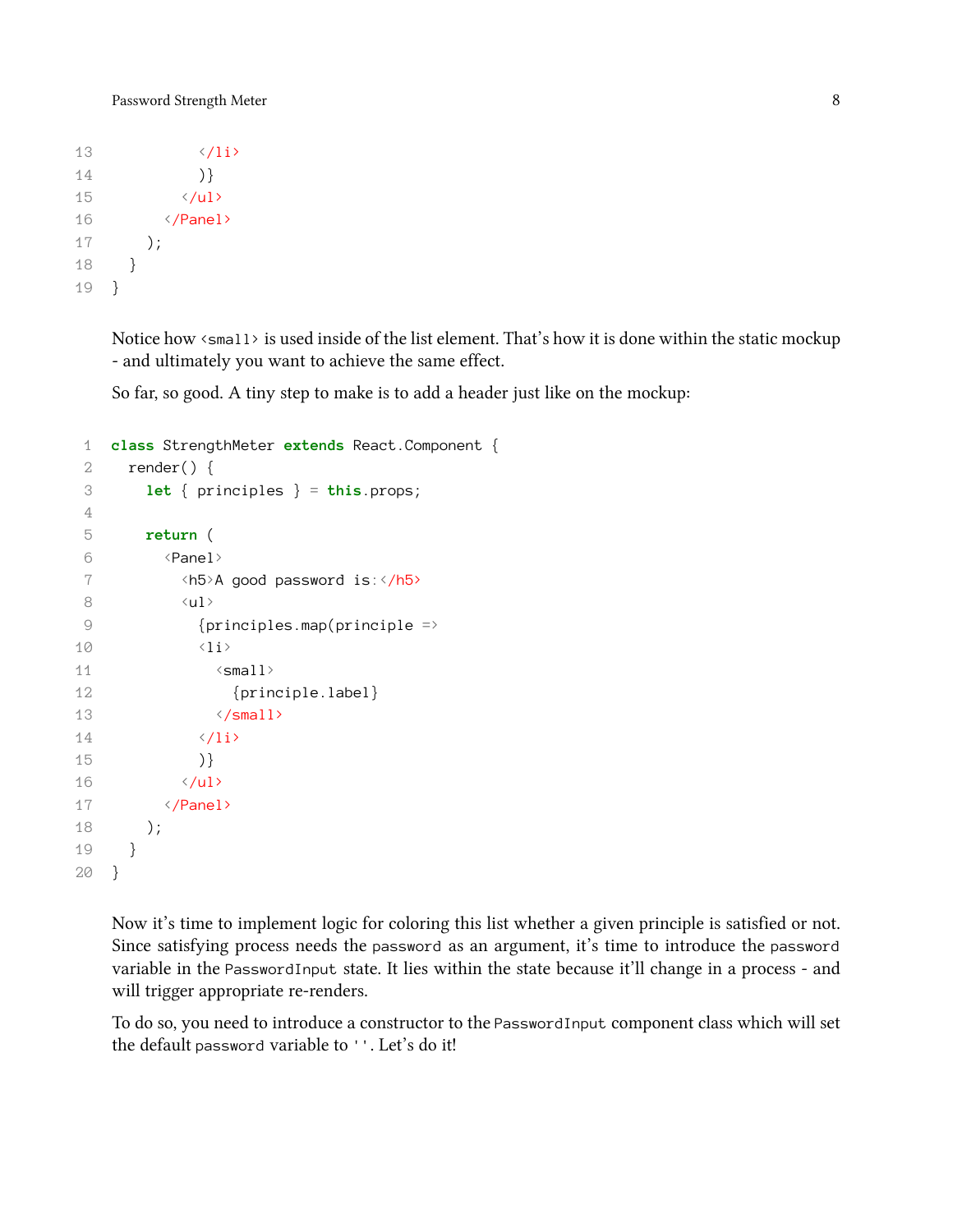```
1 class PasswordInput extends React.Component {
2 constructor(props) {
3 super(props);
4 this.state = { password: '' };
5 }
6
7 render() {
8 let { goodPasswordPrinciples } = this.props;
9
10 return (
11 <Grid>
12 <Row>
13 <Col md={8}>
14 <PasswordField />
15 </Col>
16 \langleCol md={4}>
17 <StrengthMeter principles={goodPasswordPrinciples} />
18 </Col>
19 </Row>
20 </Grid>
21 );
22 }
23 }
```
So far, so good. But you need the password information within the StrengthMeter. It can be done simply by passing the property to StrengthMeter:

```
1 class PasswordInput extends React.Component {
2 constructor(props) {
3 super(props);
4 this.state = { password: '' };
5 }
6
7 render() {
8 let { goodPasswordPrinciples } = this.props;
9 let { password } = this.state;
10
11 return (
12 <Grid>
13 <Row>
14 \langleCol md={8}>
15 <PasswordField />
```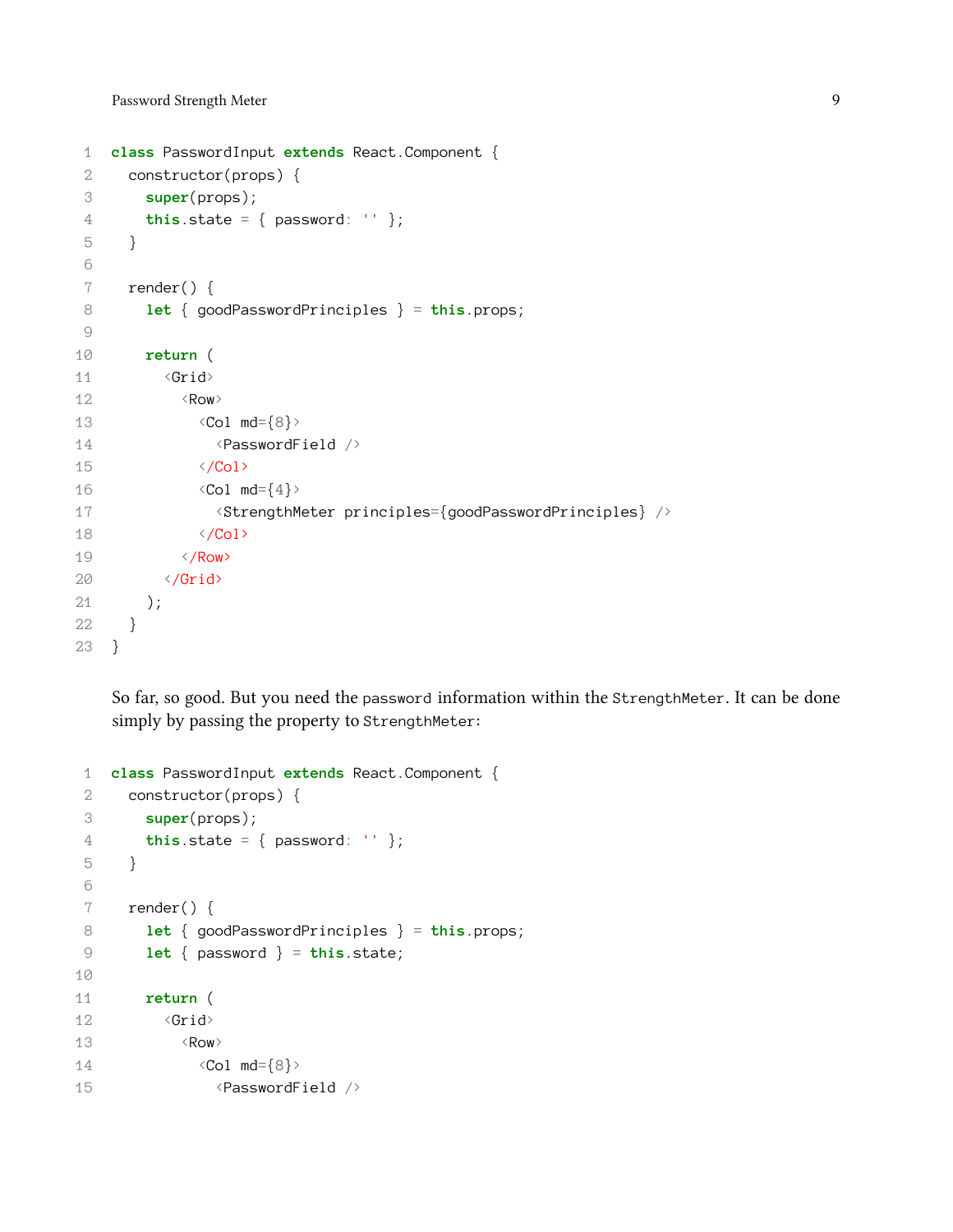```
16 </Col>
17 \langle \text{Col} \text{md} = \{4\} \rangle18 <StrengthMeter principles={goodPasswordPrinciples}
19 password={password} />
20 </Col>
21 </Row>
22 </Grid>
23 );
24 }
25 }
```
Strength meter now got the password provided. That means you can provide a handy method for checking whether a principle is satisfied or not.

```
1 class StrengthMeter extends React.Component {
2 principleSatisfied(principle) {
3 let { password } = this.props;
4
5 return principle.predicate(password);
6 }
7
8 render() {
9 let { principles } = this.props;
10
11 return (
12 <Panel>
13 <h5>A good password is:</h5>
14 \langle \textbf{u} \rangle15 {principles.map(principle =>
16 <li>
17 \langle \texttt{small} \rangle18 {principle.label}
19 \angle /small20 \langle/li>
21 )}
22 \langle \text{u1} \rangle23 </Panel>
24 );
25 }
26 }
```
Since you got your primary information defined as a handy method, now you should transform it into something visual. Here the classNames utility will be used to set CSS classes on principle list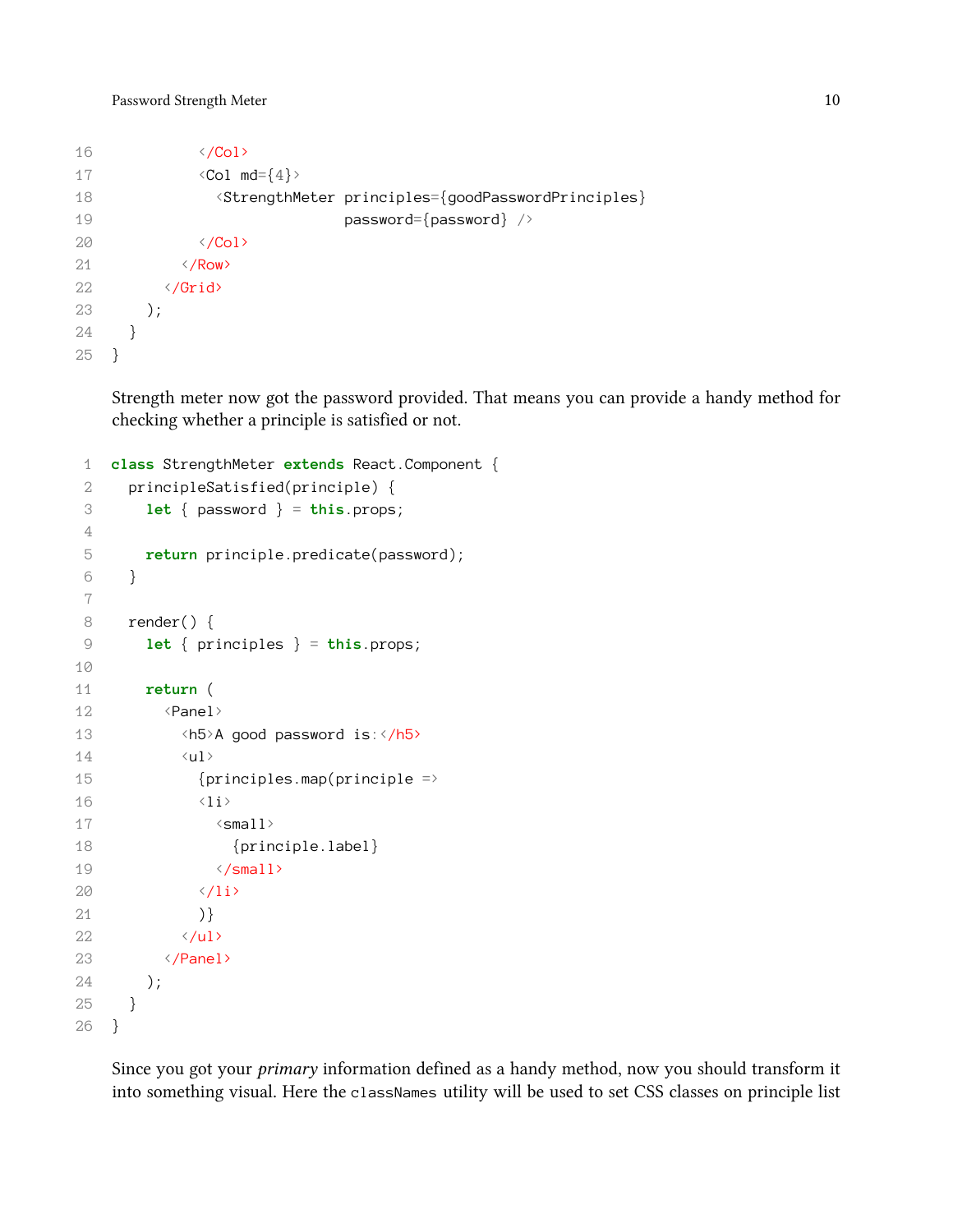Password Strength Meter 11

elements based on the status of principle satisfaction. Remember to import the appropriate function:

```
1 import classNames from 'classnames';
```
With this utility you can create principleClass method which will return the appropriate class for the principle list element:

```
1 class StrengthMeter extends React.Component {
2 principleSatisfied(principle) {
3 let { password } = this.props;
4
5 return principle.predicate(password);
6 }
7
8 principleClass(principle) {
9 let satisfied = this.principleSatisfied(principle);
10
11 return classNames({
12 ["text-success"]: satisfied,
13 ["text-danger"]: !satisfied
14 });
15 }
16
17 render() {
18 let { principles } = this.props;
19
20 return (
21 <Panel>
22 <h5>A good password is: </h5>
23 <ul>
24 {principles.map(principle =>
25 <li className={this.principleClass(principle)>
26 \langle \textsf{small1} \rangle27 {principle.label}
28 </small>
29 \langle/li>
30 )}
31 \langle \text{UL}\rangle32 </Panel>
33 );
34 }
35 }
```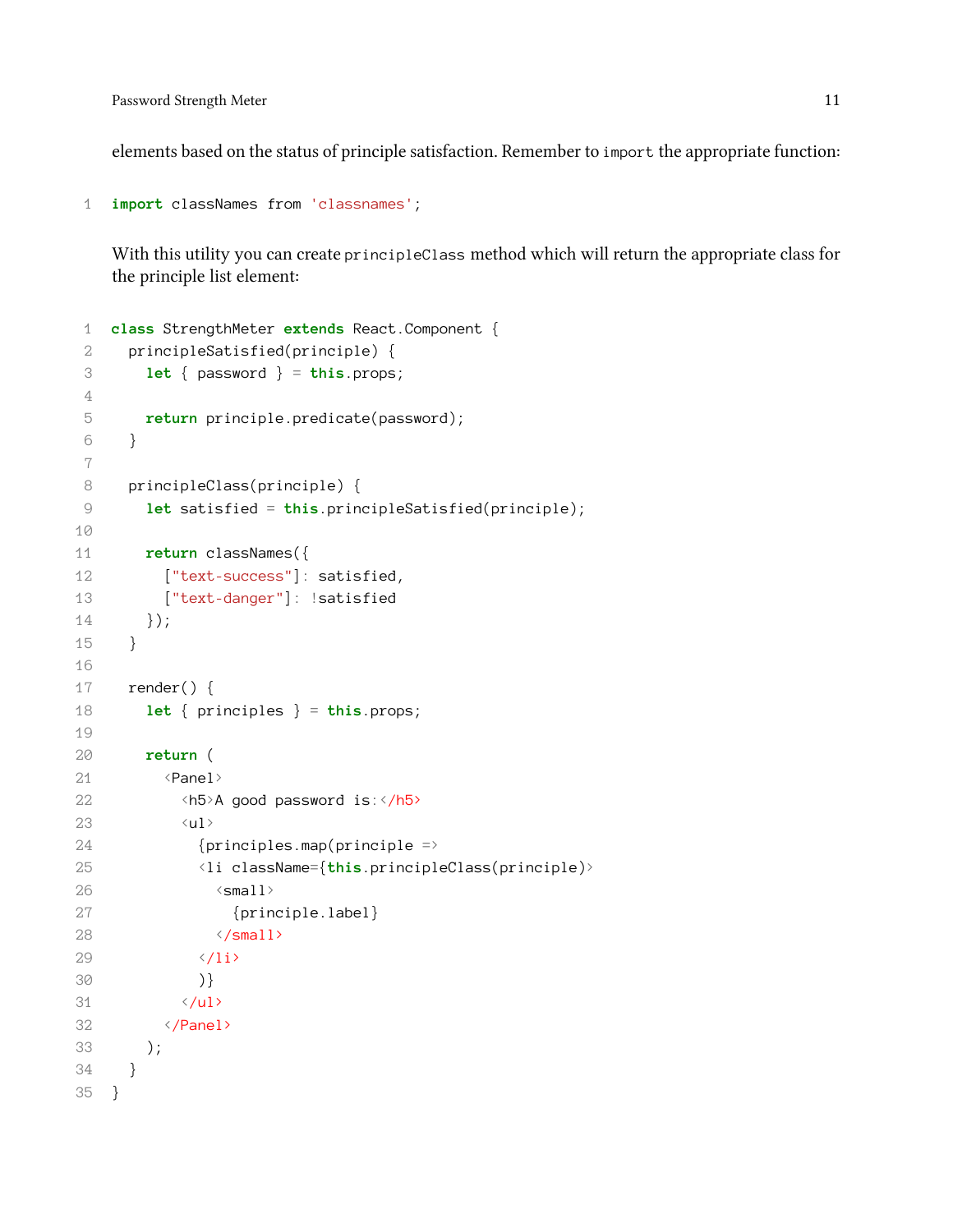classNames takes an object with CSS classes as keys - and creates an appropriate class string from all keys that has values evaluating to the truthy value. It allows you to work with conditional CSS classes in an easy way. In previous versions of React it was the built in utility from the React.addons, called classSet. In recent versions of React it's gone and needs to be installed separately.

Next interesting thing in this example is the new ECMAScript 2015 syntax for defining keys. If you use [ and ] brackets the key defined will be a return value of an expression inside those brackets. It allows you to define keys based on function return values, use string literals to define keys with special symbols like "-", or use backticks string syntax to define keys with interpolated values in it. Neat!

To test whether this logic works or not, try to change the password default value - you'll see that appropriate CSS classes will get appended to list elements.

That's how the logical piece of *principle list* is implemented. As has been said before, it's usual that in React such logical pieces are mapped directly into components. That means you should extract a PrinciplesList component out of StrengthMeter component and use it. It's simple. You just need to copy logic from the StrengthMeter component down and use the newly component as a replacement to a piece of previous tree rendered by render. It can be done like this:

```
1 class StrengthMeter extends React.Component {
2 render() {
3 return (
4 <Panel>
5 <h5>A good password is:</h5>
6 <PrinciplesList {...this.props} />
7 </Panel>
8 );
9 }
10 }
11
12 class PrinciplesList extends React.Component {
13 principleSatisfied(principle) {
14 let { password } = this.props;
15
16 return principle.predicate(password);
17 }
18
19 principleClass(principle) {
20 let satisfied = this.principleSatisfied(principle);
21
22 return classNames({
23 ["text-success"]: satisfied,
24 ["text-danger"]: !satisfied
```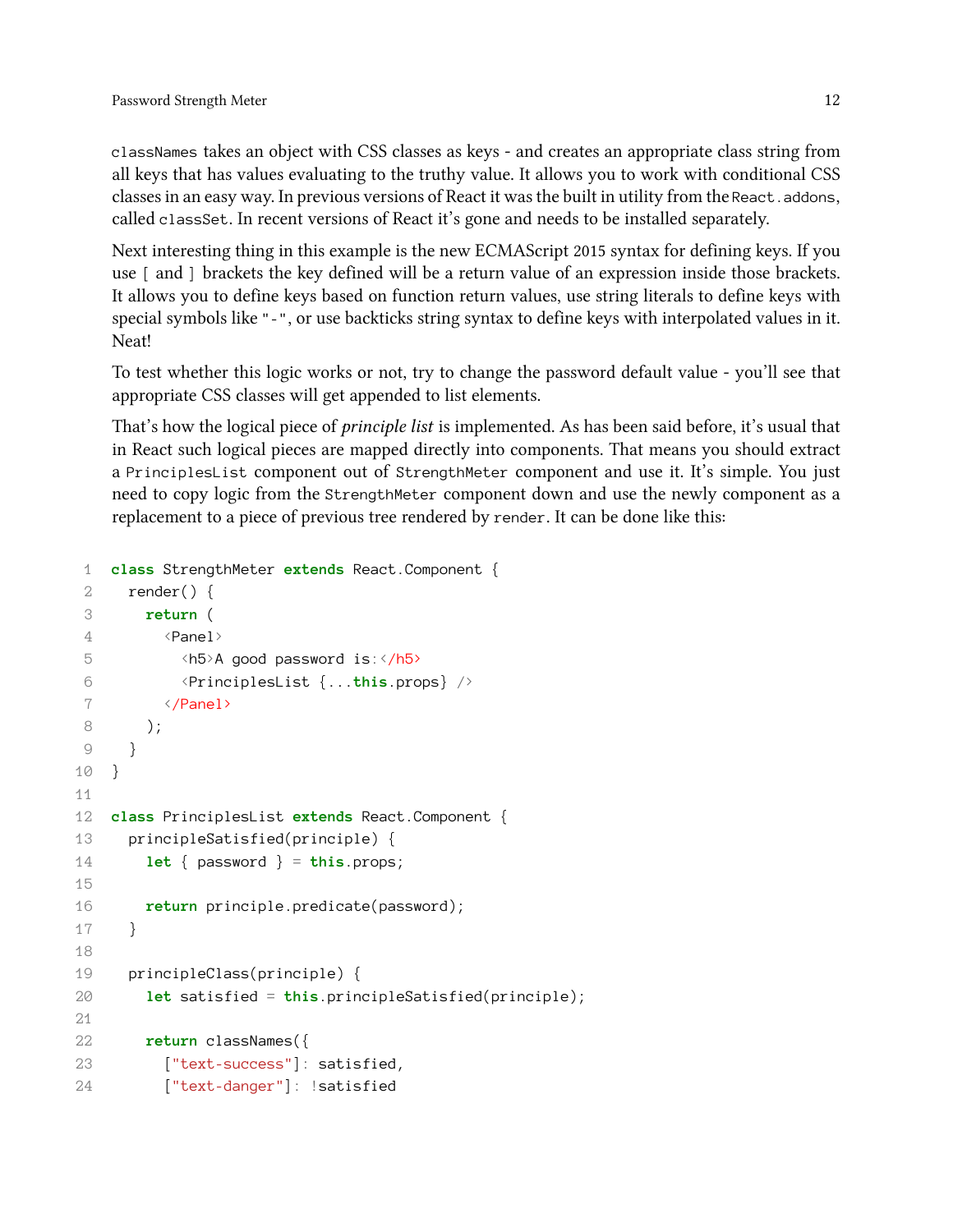```
25 });
26 }
27
28 render() {
29 let { principles } = this.props;
30
31 return (
32 <ul>
33 {principles.map(principle =>
34 <li className={this.principleClass(principle)}>
35 \langle \textsf{small} \rangle36 {principle.label}
37 \langle/small>
38 </li>
39 )}
40 </ul>
41 );
42 }
43 }
```
As you can see, it's a fairly mechanical step to do - principleSatisfied and principleClass are moved down to the PrinciplesList component. Then you cut the part of the tree from render (In this case  $\langle u_1, \ldots, \langle u_n \rangle$  and rendered it within the lower-level component.

Since it is a new component, you must pass needed properties down to it. And there is a very interesting syntax used. You can use {...object} syntax to pass the whole object as properties in JSX. It is part of the bigger feature called *object spread operator*. You can use it in ECMAScript 2016 (a.k.a ECMAScript 7 or ES7) codebase today - and read more about it [here](https://github.com/sebmarkbage/ecmascript-rest-spread)<sup>3</sup>. One of the transpilers that support it is [Babel.js](http://babeljs.io/docs/usage/experimental/)<sup>4</sup>. It is built into JSX regardless you use ECMAScript 2016 features in your codebase or not.

Since your this.props in StrengthMeter component is { principles:  $\langle $1 \rangle$ , password:  $\langle $2 \rangle$  }, the syntax:

```
1 <PrinciplesList {...this.props} />
```
Is equal to saying:

```
1 <PrinciplesList principles={<$1>} password={<$2>} />
```
<span id="page-13-1"></span><span id="page-13-0"></span>³<https://github.com/sebmarkbage/ecmascript-rest-spread> ⁴<http://babeljs.io/docs/usage/experimental/>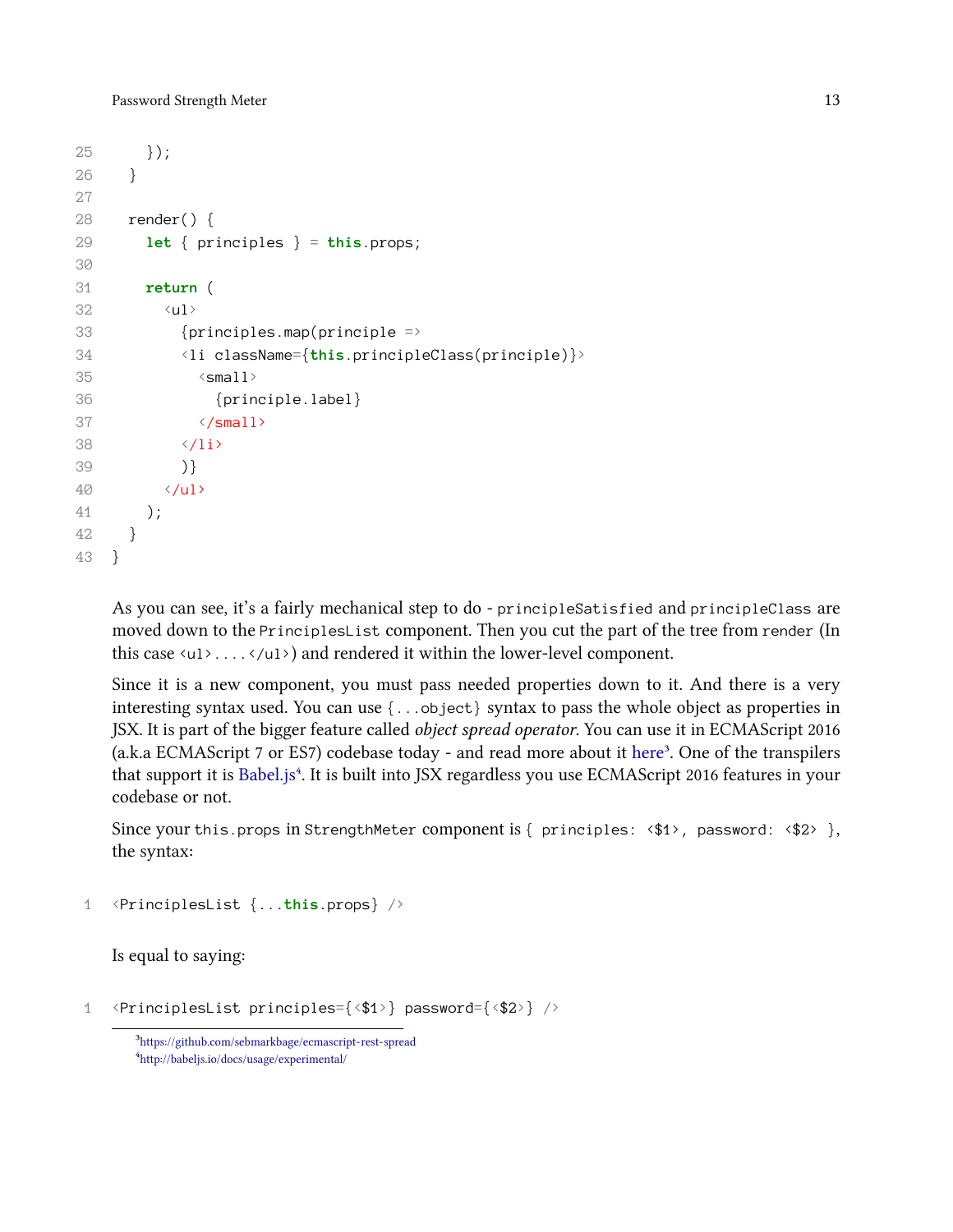It is a very handy shortcut to passing all or all except some of properties down to the lower-level components.

OK. One of the logical pieces is done - and a component representing it is created. To finish the strength meter logical piece, there is one more thing - a progress bar which brings the visual feedback how strong your password is.

Let's start with a static progress bar. Remember to import it from your react-bootstrap package:

1 **import** { Grid, Row, Col, Panel, ProgressBar } from 'react-bootstrap';

Then, add it in your StrengthMeter component. Why there? Because you'll extract the PrinciplesProgress component later, just like you did with PrinciplesList.

```
1 class StrengthMeter extends React.Component {
2 render() {
3 return (
4 <Panel>
5 <ProgressBar now={50} />
6 \langle h5 \rangleA good password is:\langle h5 \rangle7 <PrinciplesList {...this.props} />
8 </Panel>
9 );
10 }
11 }
```
As you can see, now property manages how the progress bar is filled. Let's attach a behaviour which will manage this number.

```
1 class StrengthMeter extends React.Component {
2 satisfiedPercent() {
3 let { principles, password } = this.props;
4
5 let satisfiedCount = principles.map(p => p.predicate(password))
6 .reduce((count, satisfied) =>
7 count + (satisfied ? 1 : 0)
8 , 0);
\bigcirc10 let principlesCount = principles.length;
11
12 return (satisfiedCount / principlesCount) * 100.0;
13 }
14
```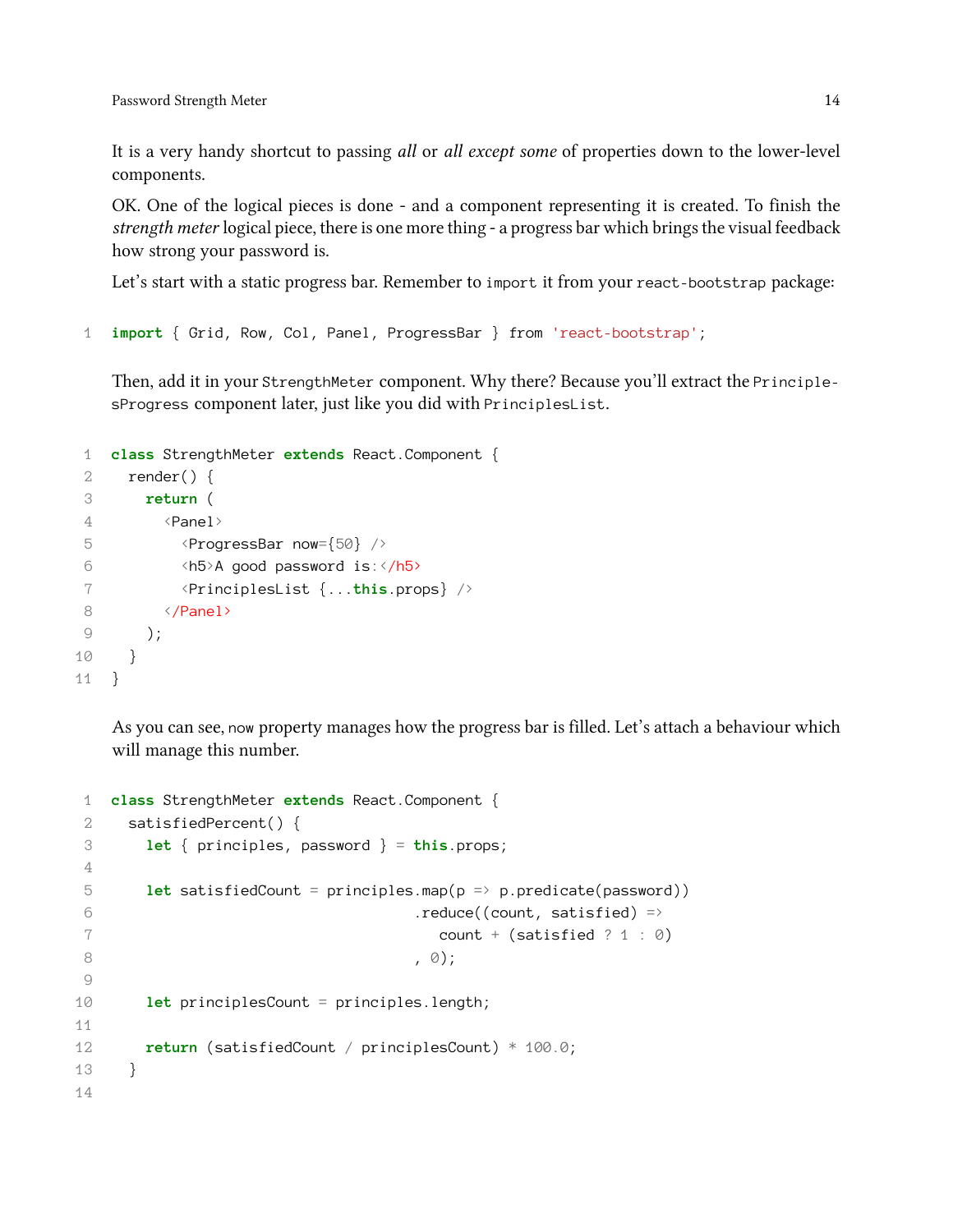```
15 render() {
16 return (
17 <Panel>
18 <ProgressBar now={this.satisfiedPercent()} />
19 <h5>A good password is:</h5>
20 <PrinciplesList {...this.props} />
21 </Panel>
22 );
23 }
24 }
```
Computing this percent is made by using two functions from the standard library - map and reduce.

To compute how many principles are satisfied, an array of principles is taken. Then it is mapped to an array which contains boolean values of predicate results. So if your password is '1\$a', the principles.map( $p \Rightarrow p$ .predicate(password)) will return [false, true, true] array.

After computing this result, a reduce is called to obtain the count of satisfied principles.

reduce function takes two parameters:

- an *accumulating function* which will get called with two arguments: an *accumulating value* and an element of the array;
- a starting *accumulating value*:

The idea is simple - reduce iterates through your array and modifies its *accumulating value* after each step. After traversing the whole array, the final accumulating value is returned as a result. It is called folding a collection in functional languages.

The accumulating value passed to the current element is the return value of the accumulating function called on the previous element or the starting value if it is a first element.

So in case of this [false, true, true] array described before, reduce will do the following things:

- Call the *accumulating function* with arguments  $\theta$  and false. Since the second argument is false, 0 is returned from this function.
- Call the *accumulating function* with arguments 0 and true. Since the second argument is true, 1 is added to 0, resulting in a return value of 1.
- Call the accumulating function with argument 1 and true. Since the second argument is true, 1 is added to 1, resulting in a return value of 2.
- There are no more elements in this array. 2 is returned as a return value of the whole reduce function.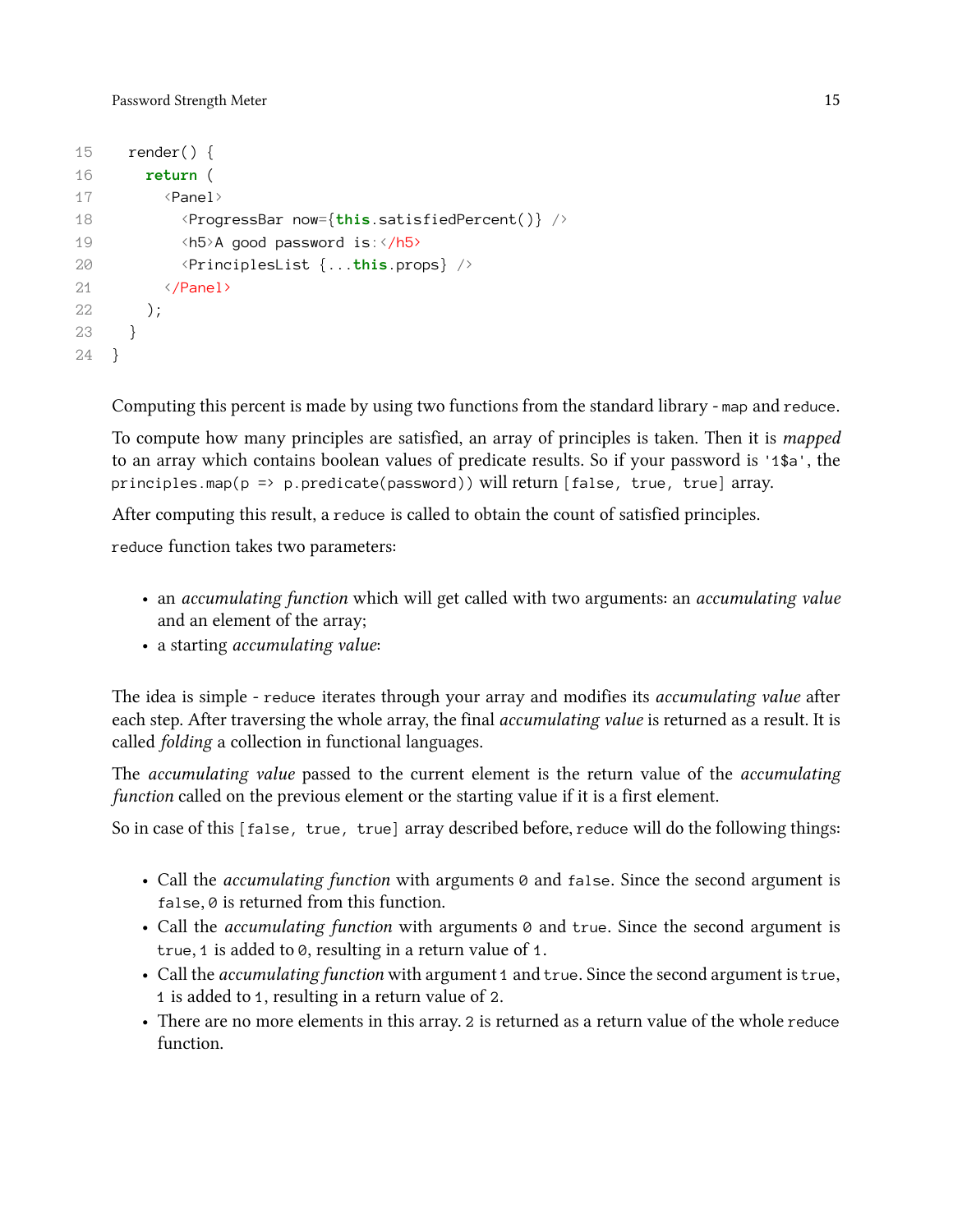You can read more about this function [here](https://developer.mozilla.org/pl/docs/Web/JavaScript/Referencje/Obiekty/Array/Reduce)<sup>5</sup>. It can make your code much more concise - but be careful to not hurt maintainability. Accumulating functions should be short and the whole result properly named.

Since your satisfiedCount is computed, the standard equation for computing percent is used.

All that is left is to provide a proper style ("green" / "yellow" / "red" state described before) of the progress bar, based on the computed percent.

- Awful password progress bar is red and an input is in "red" state (1/3 or less principles satisfied)
- Mediocre password progress bar is yellow and an input is in "yellow" state (more than 1/3 to 2/3 principles satisfied)
- Great password progress bar is green and an input is in "green" state (2/3 or more principles satisfied)

To do so, let's introduce another method that will check these 'color states'.

```
1 class StrengthMeter extends React.Component {
2 satisfiedPercent() {
3 let { principles, password } = this.props;
4
5 let satisfiedCount = principles.map(p => p.predicate(password))
6 .reduce((count, satisfied) =>
7 count + (satisfied ? 1 : 0)
8 , 0);
9
10 let principlesCount = principles.length;
11
12 return (satisfiedCount / principlesCount) * 100.0;
13 }
14
15 progressColor() {
16 let percentage = this.satisfiedPercent();
17
18 return classNames({
19 danger: (percentage < 33.4),
20 success: (percentage > = 66.7),
21 warning: (percentage >= 33.4 && percentage < 66.7)
22 });
23 }
```
<span id="page-16-0"></span>⁵<https://developer.mozilla.org/pl/docs/Web/JavaScript/Referencje/Obiekty/Array/Reduce>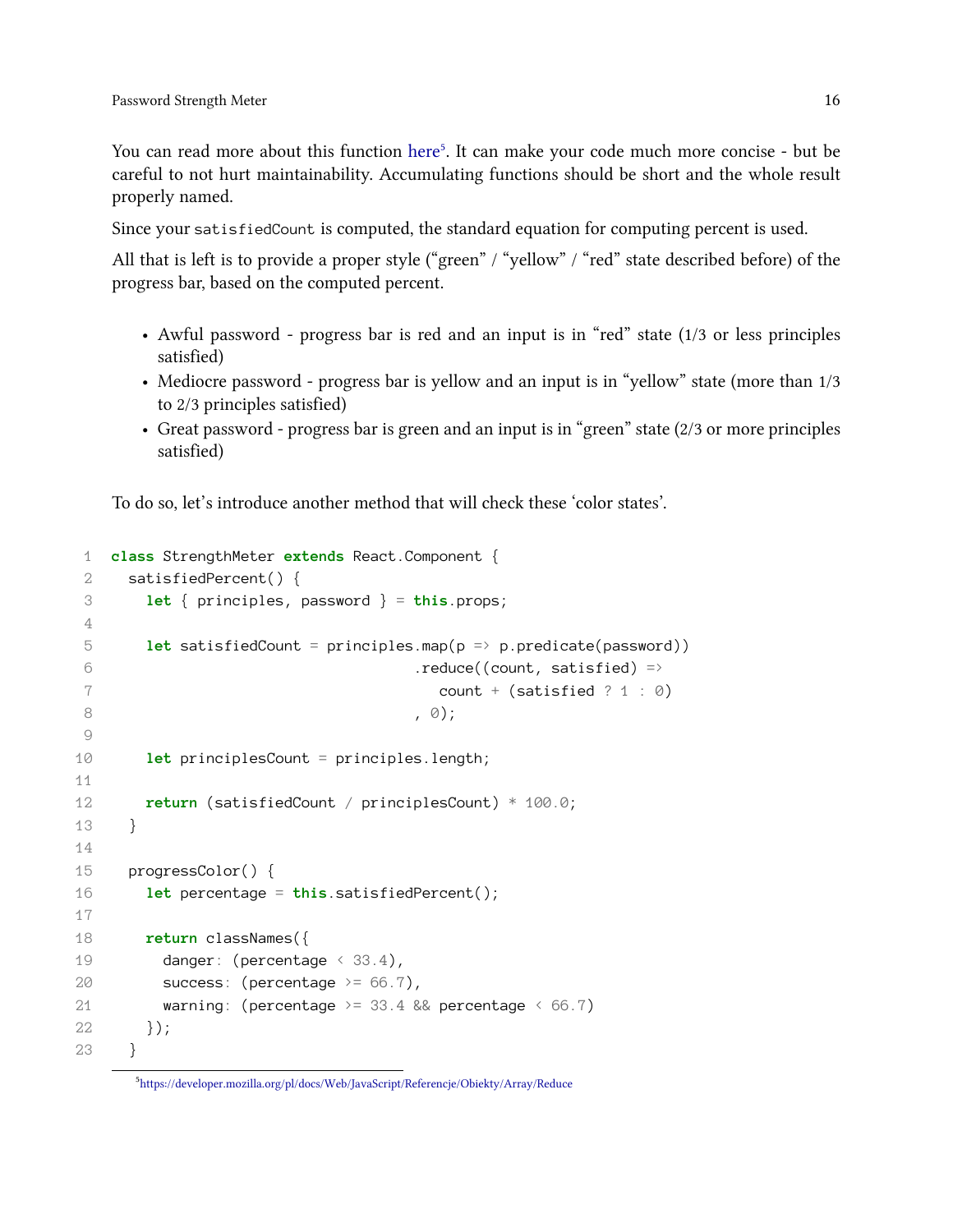```
24
25 render() {
26 return (
27 <Panel>
28 <ProgressBar now={this.satisfiedPercent()}
29 bsStyle={this.progressColor()} />
30 <h5>A good password is:</h5>
31 <PrinciplesList {...this.props} />
32 </Panel>
33 );
34 }
35 }
```
Neat thing about classNames is that you can also use it here - look at how it is used in this example. Since all color state options are mutually exclusive, only the single string will get returned - which is also a valid CSS class statement. It allows us to express this logic in an elegant way without if's.

That means we got all pieces of the strength meter done. You can switch to PasswordField implementation. But first, extract the logical pieces of principles progress into a separate component.

```
1 class StrengthMeter extends React.Component {
2 render() {
3 return (
4 <Panel>
5 <PrinciplesProgress {...this.props} />
6 \times h5>A good password is: \langle h5 \rangle7 <PrinciplesList {...this.props} />
8 </Panel>
9 );
10 }
11 }
12
13 class PrinciplesProgress extends React.Component {
14 satisfiedPercent() {
15 let { principles, password } = this.props;
16
17 let satisfiedCount = principles.map(p => p.predicate(password))
18 .reduce((count, satisfied) =>
19 count + (satisfied ? 1 : 0)
20 , 0);
21
22 let principlesCount = principles.length;
23
```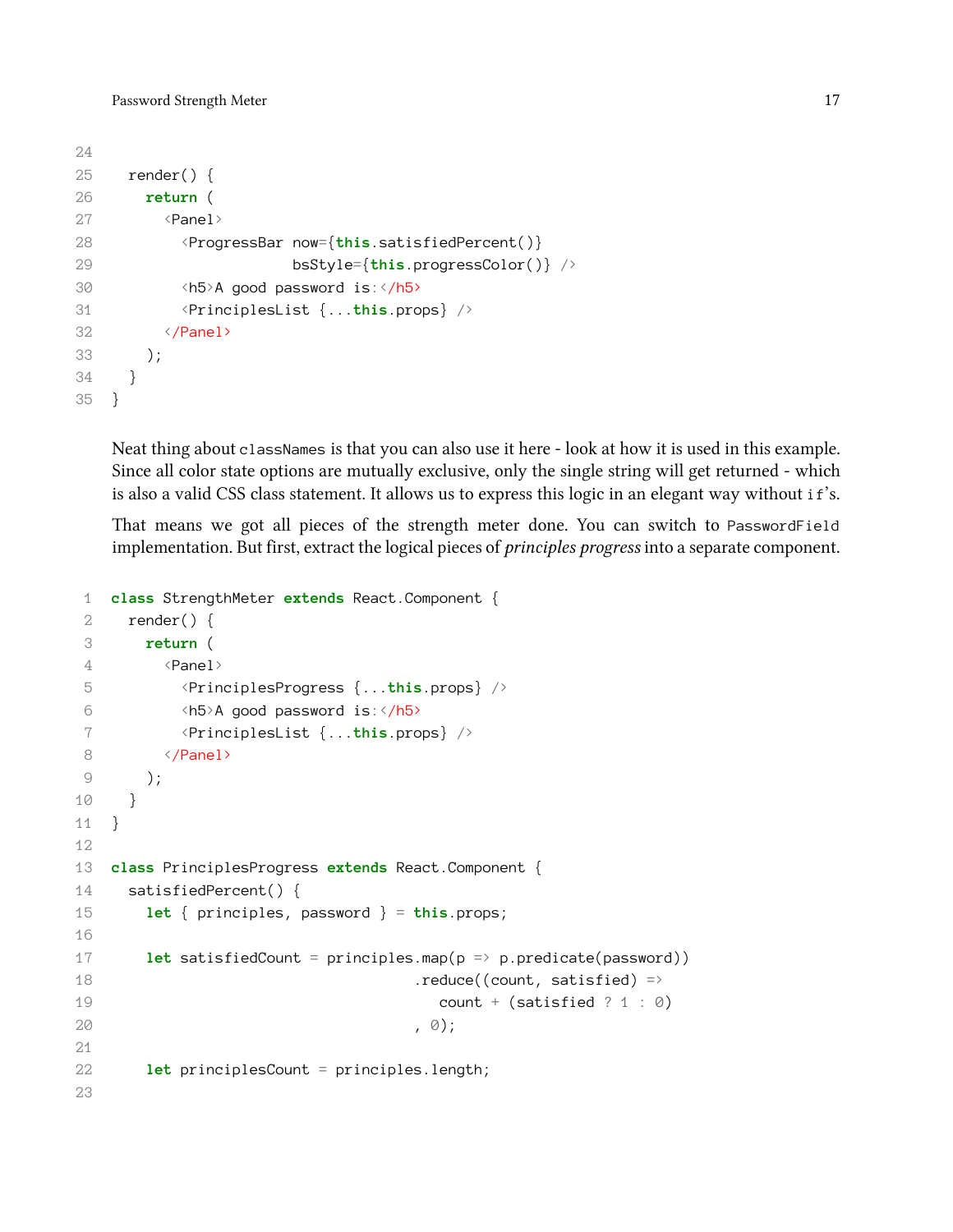```
24 return (satisfiedCount / principlesCount) * 100.0;
25 }
26
27 progressColor() {
28 let percentage = this.satisfiedPercent();
29
30 return classNames({
31 danger: (percentage < 33.4),
32 success: (percentage > = 66.7),
33 warning: (percentage >= 33.4 && percentage \leq 66.7)
34 });
35 }
36
37 render() {
38 return (<ProgressBar now={this.satisfiedPercent()}
39 bsStyle={this.progressColor()} />);
40 }
41 }
```
You can leave StrengthMeter for now - it is finished. Let's compare the produced HTML with the static HTML mockup. "mwhkz1\$ is used as a default state to compare:

```
1 <div class="panel panel-default">
2 <div class="panel-body">
3 <div class="progress">
4 <div class="progress-bar progress-bar-success"
5 style="width:100%"></div>
6 </div>
7 <h5>A good password is:</h5>
8 <ul>
9 <li class="text-success">
10 <small>
11 6+ characters
12 </small>
13 </li>
14 <li class="text-success">
15 <small>
16 with at least one digit
17 </small>
18 </li>
19 <li class="text-success">
20 <small>
```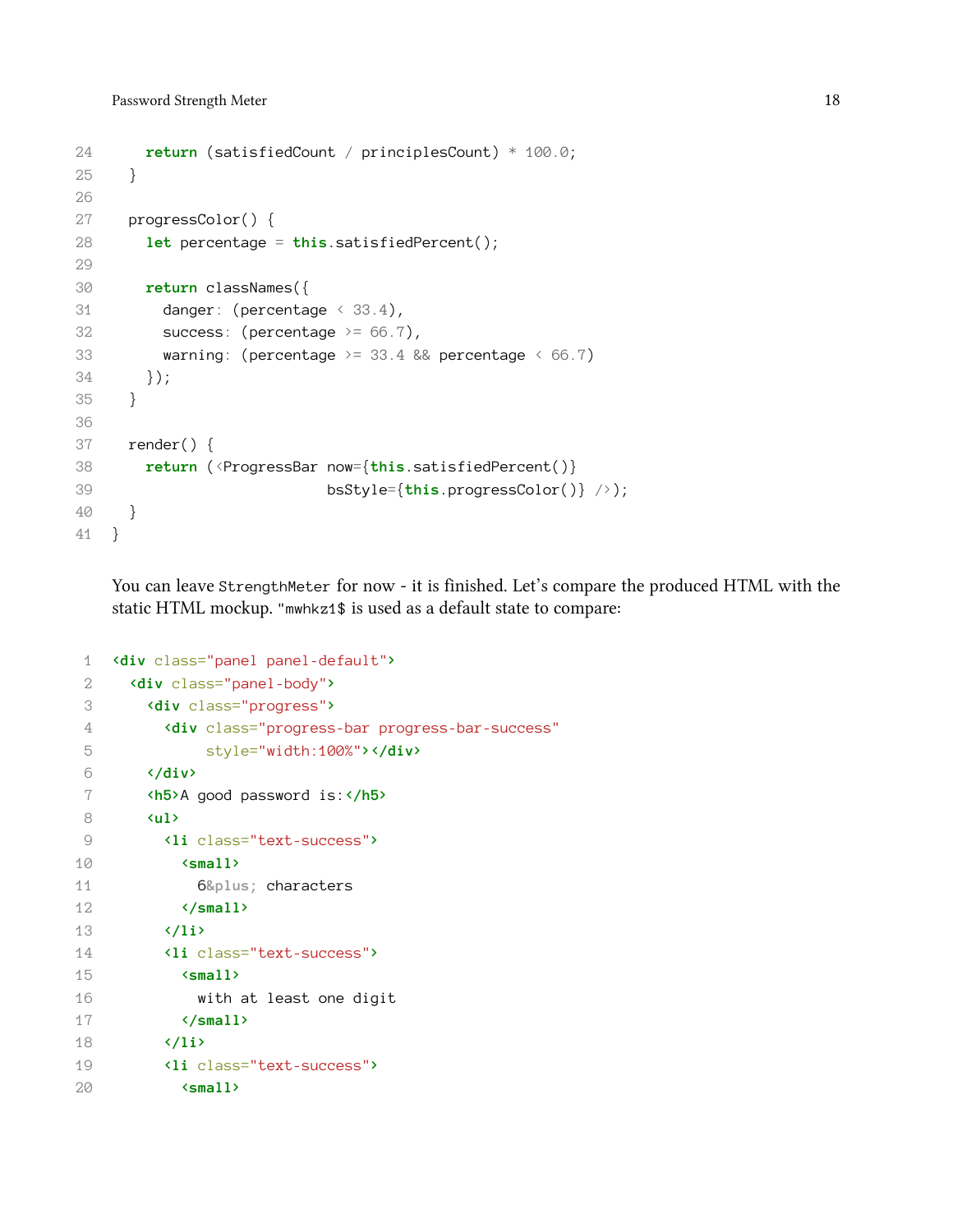```
21 with at least one special character
22 //small>
23 </li>
24 </ul>
25 </div>
26 </div>
1 <div class="panel panel-default" data-reactid="...">
2 <div class="panel-body" data-reactid="...">
3 <div min="0" max="100" class="progress" data-reactid="...">
4 <div min="0" max="100" class="progress-bar progress-bar-success"
5 role="progressbar" style="width:100%;" aria-valuenow="100"
6 aria-valuemin="0" aria-valuemax="100" data-reactid="...">
7 </div>
8 </div>
9 <h5 data-reactid="...">A good password is:</h5>
10 <ul data-reactid="...">
11 <li class="text-success" data-reactid="...">
12 <small data-reactid="...">
13 6+ characters
14 //small>
15 </li>
16 <li class="text-success" data-reactid="...">
17 <small data-reactid="...">
18 with at least one digit
19 //small>
20 </li>
21 <li class="text-success" data-reactid="...">
22 <small data-reactid="...">
23 with at least one special character
24 </small>
25 </li>
26 </ul>
27 </div>
28 </div>
```
Apart from the special data-reactid attributes added to be used by React internally, the syntax is very similar. React-Bootstrap progress bar component added an accessibility attributes that were absent in the static mockup. Very neat!

The last part of this feature is still to be done. It is a PasswordField component. Let's start with adding a static input.

Remember to import the Input component from the react-bootstrap package, like this: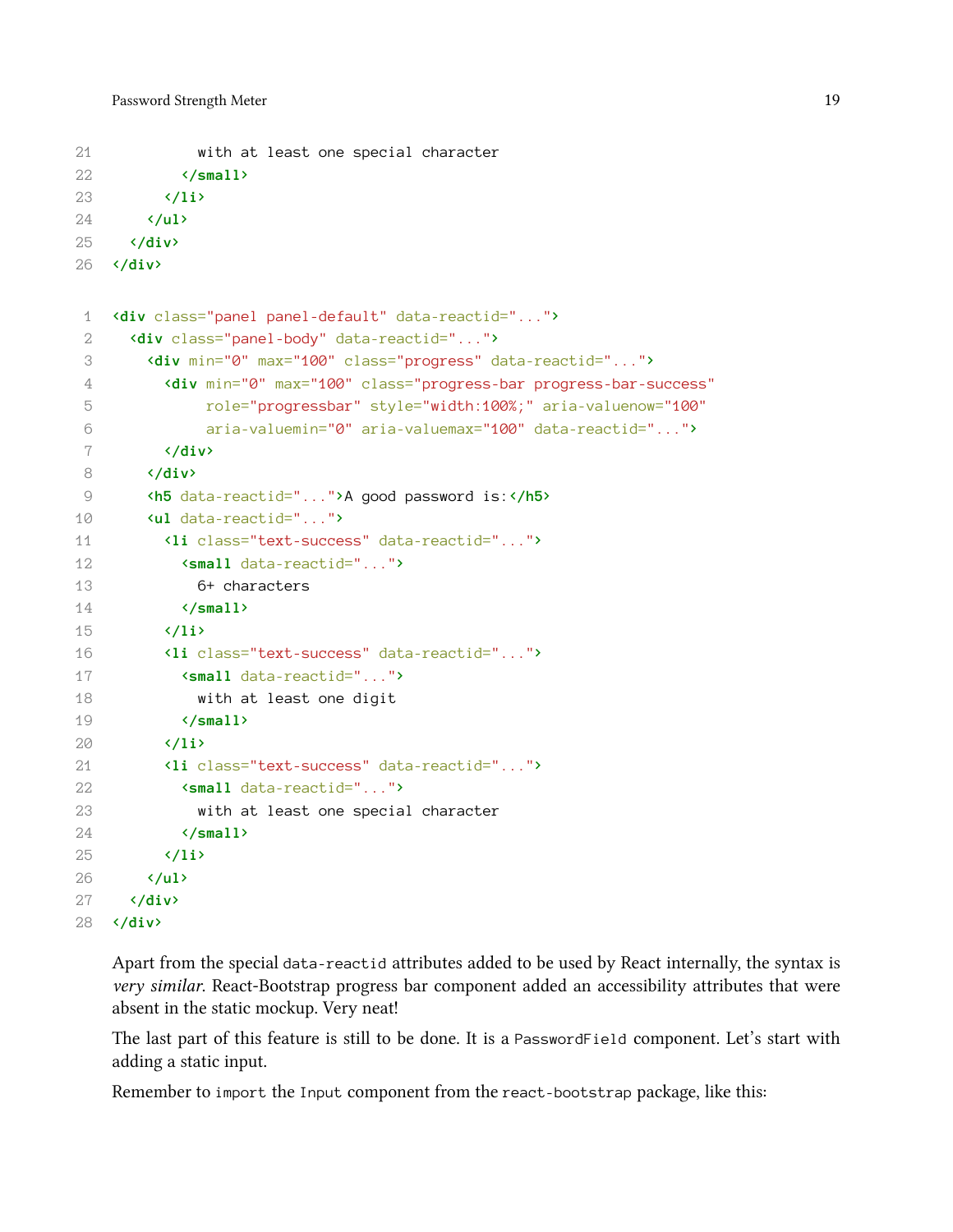Password Strength Meter 20

**import** { Grid, Row, Col, Panel, ProgressBar, Input } from 'react-bootstrap';

Then, add a static input to the PasswordField component:

```
1 class PasswordField extends React.Component {
2 render() {
3 return (
4 <Input
5 type='password'
6 label='Password'
7 hasFeedback
8 />
9 );
10 }
11 }
```
hasFeedback property takes care of adding feedback icons, like it is done in a mockup. When you set an appropriate bsStyle (which will be done later), a proper icon will show up on the right of the input.

You need to modify the password using an input. Since PasswordField is the owner of this data, both the data and a handler responsible for changing password must be passed to PasswordField component as properties.

Let's write a handler which will take the password as an argument and change PasswordField password state. Since it will be passed as a property, you must bind it to the PasswordField instance in the constructor. It can be done like this:

```
1 class PasswordInput extends React.Component {
2 constructor(props) {
3 super(props);
4 this.state = { password: '' };
5
6 this.changePassword = this.changePassword.bind(this);
7 }
8
9 changePassword(password) {
10 this.setState({ password });
11 }
12
13 render() {
14 let { goodPasswordPrinciples } = this.props;
15 let { password } = this.state;
```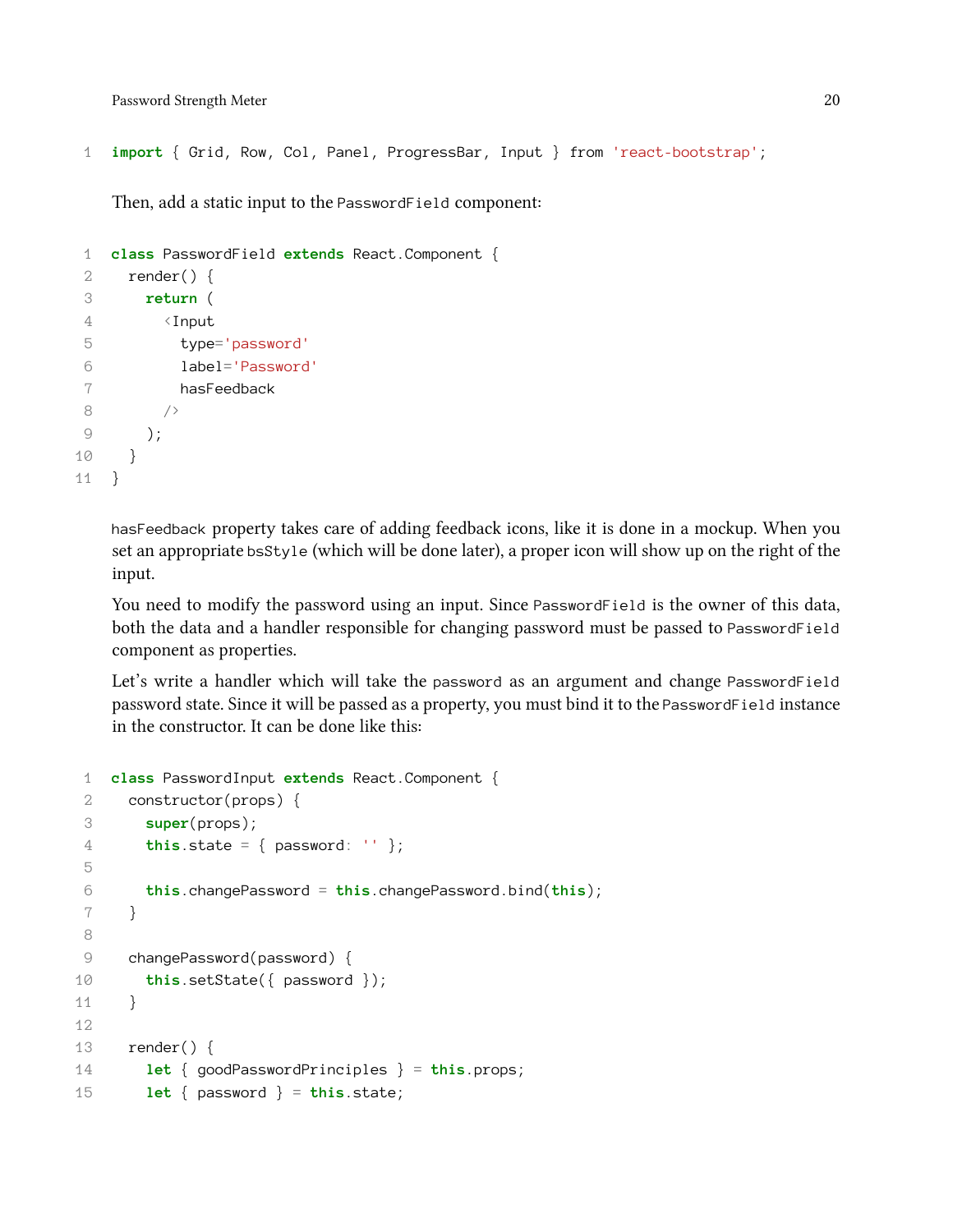```
16
17 return (
18 <Grid>
19 <Row>
20 \langle \text{Col} \text{md} = \{8\} \rangle21 <PasswordField password={password}
22 onPasswordChange={this.changePassword} />
23 </Col>
24 \langleCol md={4}>
25 <StrengthMeter password={password}
26 principles={goodPasswordPrinciples} />
27 </Col>
28 </Row>
29 </Grid>
30 );
31 }
32 }
```
As you can see there is changePassword method which takes a password and directly calling setState. This method is pushed down via the onPasswordChange property - an event handler on the lower level will call this method.

Speaking of which, let's define this handler in the PasswordField component:

```
1 class PasswordField extends React.Component {
2 constructor(props) {
3 super(props);
4 this.handlePasswordChange = this.handlePasswordChange.bind(this);
5 }
6
7 handlePasswordChange(ev) {
8 let { onPasswordChange } = this.props;
9 onPasswordChange(ev.target.value);
10 }
11
12 render() {
13 let { password } = this.props;
14
15 return (
16 <Input
17 type='password'
18 label='Password'
19 value={password}
```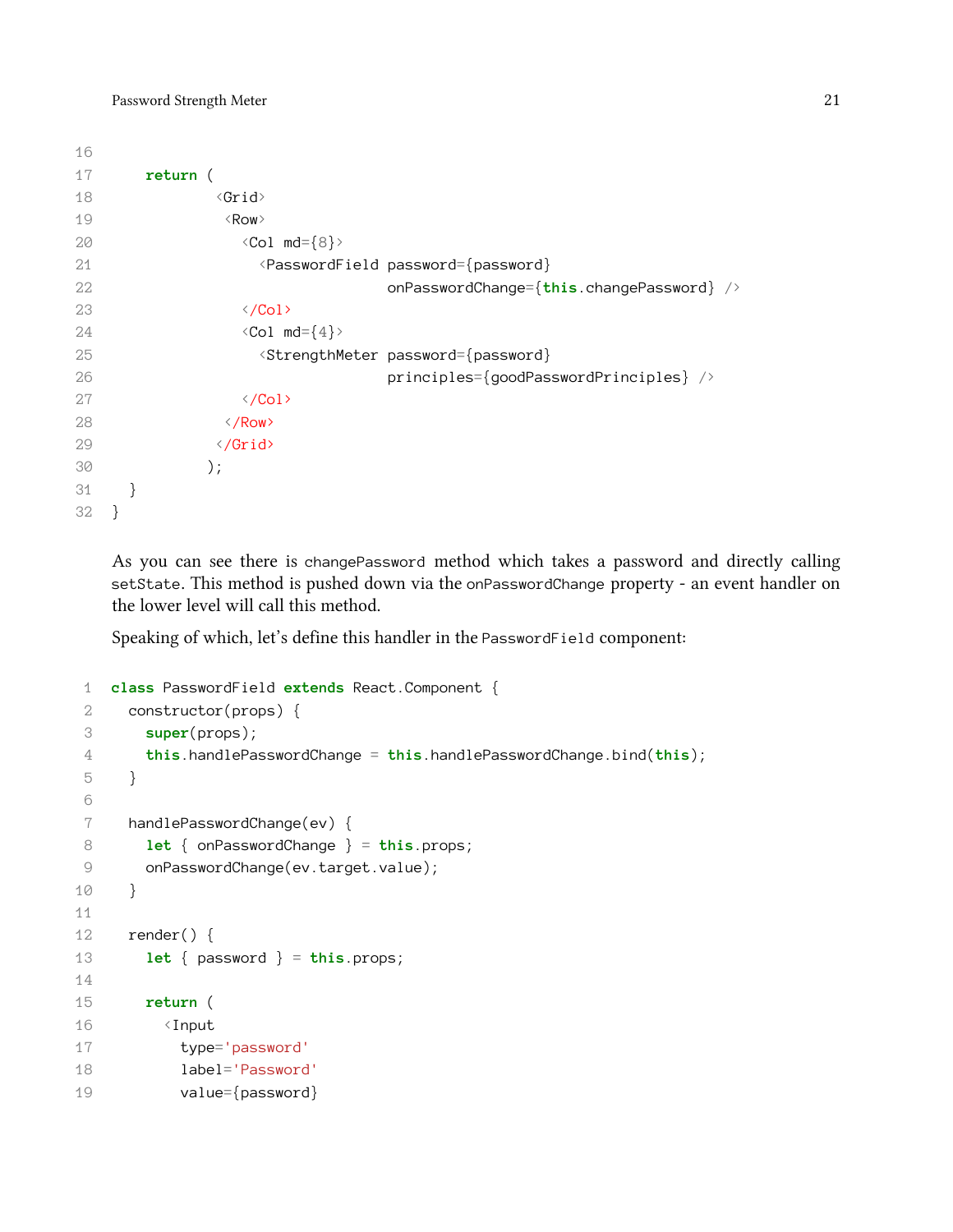```
20 onChange={this.handlePasswordChange}
21 hasFeedback
22 />
23 );
24 }
25 }
```
As you can see, there is a very thin wrapper defined to pass data from an event handler to the onPasswordChange callback. Generally you should avoid defining high-level API in terms of events - it's very easy to write a wrapper like this. A higher-level method which is defined in terms of password is a great help when comes to testing such component - both in the manual and the automatic way.

The last thing left to do is implementing logic of setting the proper "color state" of an input. This is a very similar logic that you defined before with progress bar color state. The easiest way to implement it is to copy this behaviour for now - with a very slight modification.

But before doing so your password principles must be passed as a property to the PasswordField component. I bet you already know how to do that - just pass it as a property of the PasswordField component rendered within the PasswordInput higher level component:

```
1 class PasswordInput extends React.Component {
2 constructor(props) {
3 super(props);
4 this.state = { password: '' };
5
6 this.changePassword = this.changePassword.bind(this);
7 }
8
9 changePassword(password) {
10 this.setState({ password });
11 }
12
13 render() {
14 let { goodPasswordPrinciples } = this.props;
15 let { password } = this.state;
16
17 return (
18 <Grid>
19 <Row>
20 < Col md={8}>
21 <PasswordField password={password}
22 onPasswordChange={this.changePassword}
```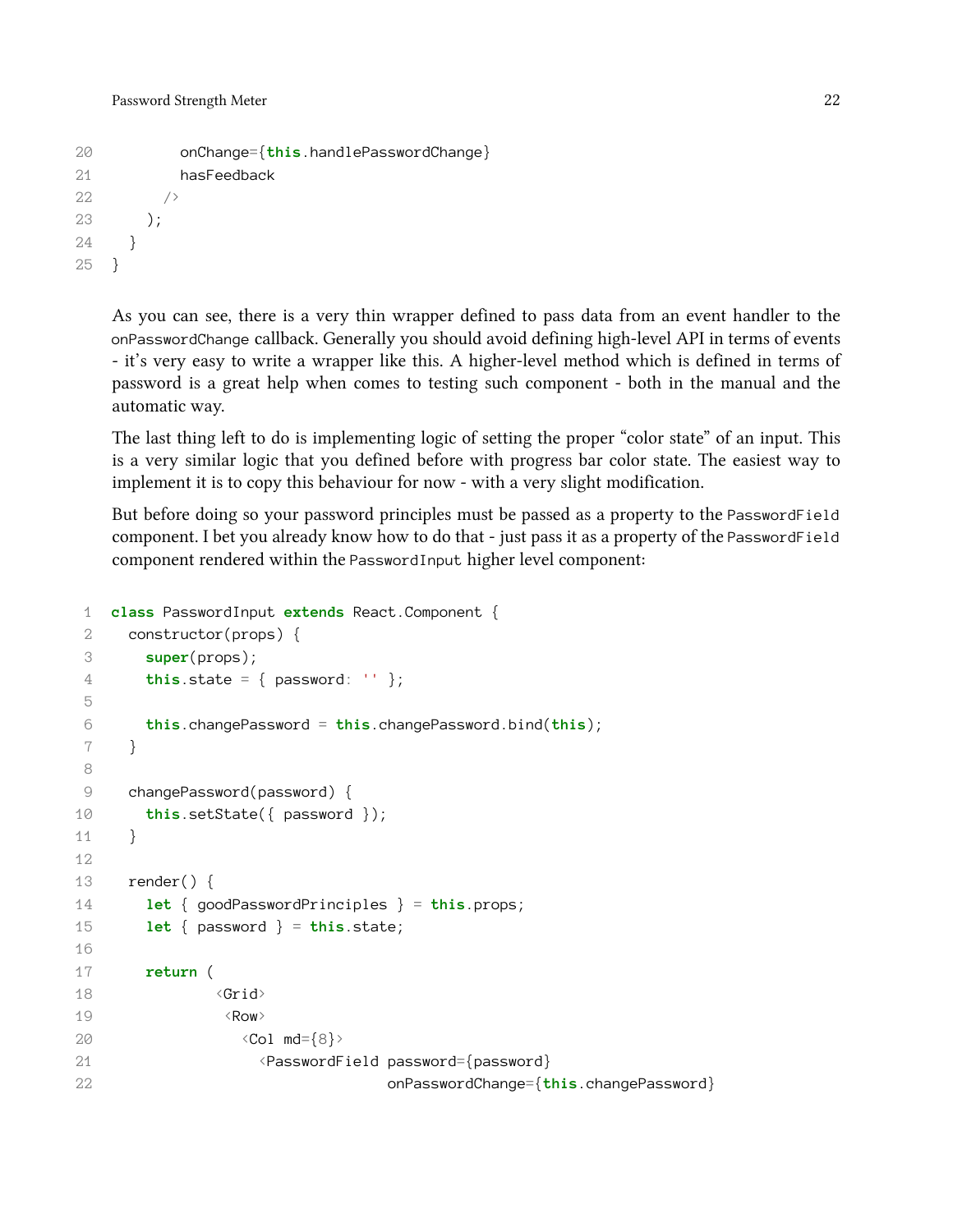```
23 principles={goodPasswordPrinciples} />
24 \times /CO125 \langle \text{Col} \text{md} = \{4\} \rangle26 <StrengthMeter password={password}
27 principles={goodPasswordPrinciples} />
28 </col>
29 </Row>
30 </Grid>
31 );
32 }
33 }
```
Since you got all the data needed, copying is the very simple step now:

```
1 class PasswordField extends React.Component {
2 constructor(props) {
3 super(props);
4 this.handlePasswordChange = this.handlePasswordChange.bind(this);
5 }
6
7 handlePasswordChange(ev) {
8 let { onPasswordChange } = this.props;
9 onPasswordChange(ev.target.value);
10 }
11
12 satisfiedPercent() {
13 let { principles, password } = this.props;
14
15 let satisfiedCount = principles.map(p => p.predicate(password))
16 .reduce((count, satisfied) =>
17 count + (satisfied ? 1 : 0)
18 , 0);
19
20 let principlesCount = principles.length;
21
22 return (satisfiedCount / principlesCount) * 100.0;
23 }
24
25 inputColor() {
26 let percentage = this.satisfiedPercent();
27
28 return classNames({
```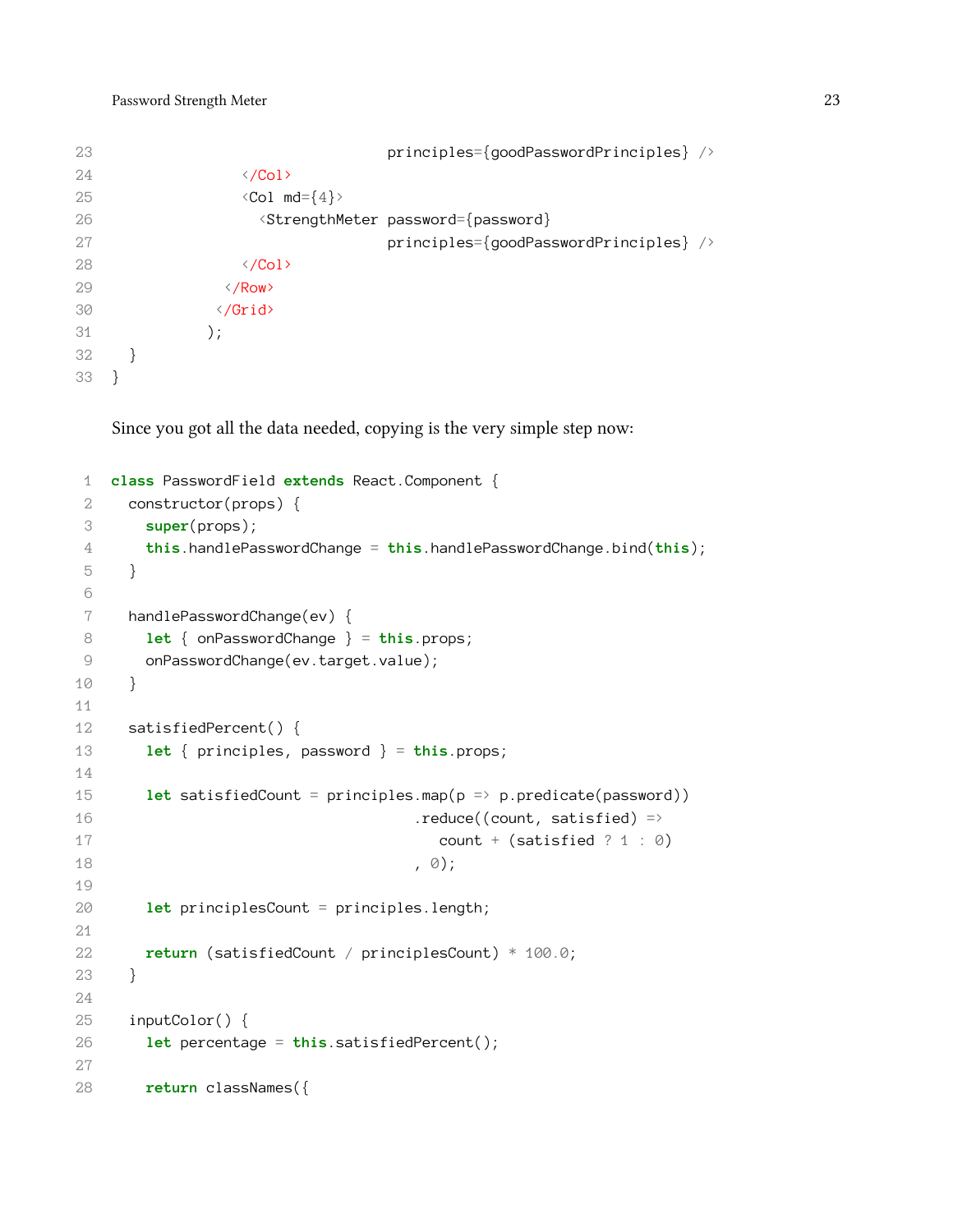```
29 error: (percentage < 33.4),
30 success: (percentage >= 66.7),
31 warning: (percentage >= 33.4 && percentage < 66.7)
32 \quad \{ \};
33 }
34
35 render() {
36 let { password } = this.props;
37
38 return (
39 <Input
40 type='password'
41 label='Password'
42 value={password}
43 bsStyle={this.inputColor()}
44 onChange={this.handlePasswordChange}
45 hasFeedback
46 />
47 );
48 }
49 }
```
There is a slight modification made while copying this logic. Apart from changing method name from progressColor to inputColor, one case of the color state was changed from danger to error. It is an inconsistency present in the React-Bootstrap API. The rest stays the same - you even use the same property to pass the color state (called bsStyle). hasFeedback takes care of displaying proper icons when the state changes.

That's it. The whole component is implemented. To be sure whether it is done correctly, let's compare the output produced by React with the static HTML mockup that has been presented before. Password used to render this 'snapshot' of the state is "mwhkz1" - so the "yellow" state.

```
1 <div class="container">
2 <div class="row">
3 <div class="col-md-8">
4 <div class="form-group has-warning has-feedback">
5 <label class="control-label"
6 for="password-input">Password</label>
7 <input type="password"
8 class="form-control"
9 id="password-input"
10 value="mwhkz1"
11 placeholder="Password" />
```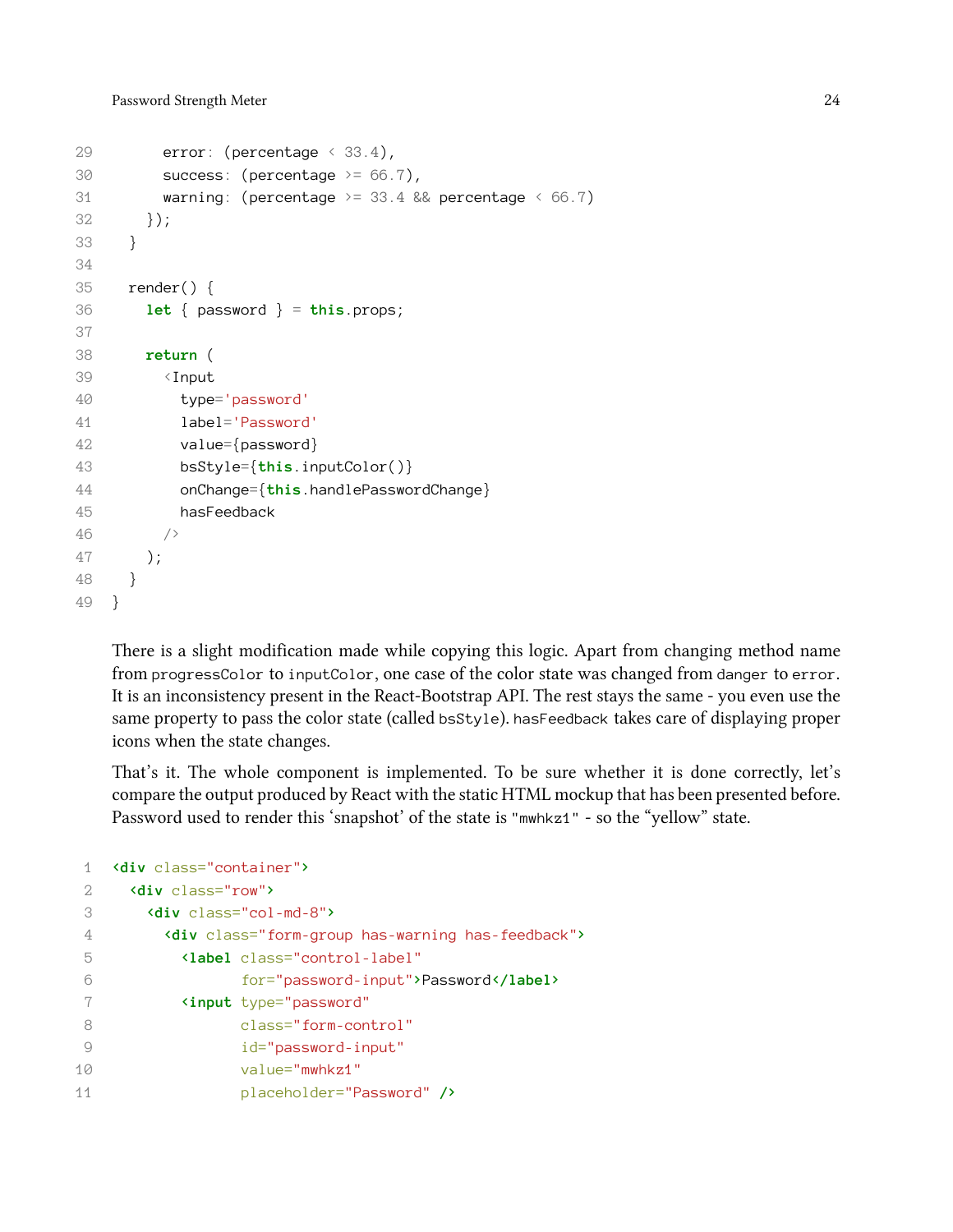| 12     | <span <="" class="glyphicon glyphicon-warning-sign form-control-feedback" th=""></span>     |
|--------|---------------------------------------------------------------------------------------------|
| 13     | aria-hidden="true">                                                                         |
| 14     | $\langle$ /div>                                                                             |
| 15     | $\langle$ /div>                                                                             |
| 16     | <div class="col-md-4"></div>                                                                |
| 17     | <div class="panel panel-default"></div>                                                     |
| 18     | <div class="panel-body"></div>                                                              |
| 19     | <div class="progress"></div>                                                                |
| 20     | <div <="" class="progress-bar progress-bar-warning" th=""></div>                            |
| 21     | style="width:66%">                                                                          |
| 22     | $\langle$ /div>                                                                             |
| 23     | <h5>A good password is: </h5>                                                               |
| 24     | $\langle$ ul>                                                                               |
| 25     | <li class="text-success"><small>6+ characters</small></li>                                  |
| 26     | <li class="text-success"><small>with at least one digit</small></li>                        |
| 27     | <li class="text-danger"><small>with at least one special character<!--\</td--></small></li> |
| 28     | $small\times/li\$                                                                           |
| 29     | $\langle \text{u1} \rangle$                                                                 |
| 30     |                                                                                             |
| 31     | $\langle$ /div>                                                                             |
| 32     | $\langle$ /div>                                                                             |
| 33     | $\langle$ /div>                                                                             |
| 34     | $\langle$ /div>                                                                             |
|        |                                                                                             |
| 1<br>2 | <div class="container" data-reactid=""><br/><div class="row" data-reactid=""></div></div>   |
| 3      | <div class="col-md-8" data-reactid=""></div>                                                |
| 4      | <div class="form-group has-feedback has-warning" data-reactid=""></div>                     |
| 5      | <label class="control-label" data-reactid=""></label>                                       |
| 6      | <span data-reactid="">Password</span>                                                       |
| 7      |                                                                                             |
| 8      | <input <="" td="" type="password"/>                                                         |
| 9      | label="Password"                                                                            |
| 10     | value=""                                                                                    |
| 11     | class="form-control"                                                                        |
| 12     | data-reactid="">                                                                            |
| 13     | <span <="" class="glyphicon form-control-feedback glyphicon-warning-sign" td=""></span>     |
| 14     | data-reactid="">                                                                            |
| 15     | $\langle$ /div $\rangle$                                                                    |
| 16     | $\langle$ /div $\rangle$                                                                    |
| 17     | <div class="col-md-4" data-reactid=""></div>                                                |
| 18     | <div class="panel panel-default" data-reactid=""></div>                                     |
|        |                                                                                             |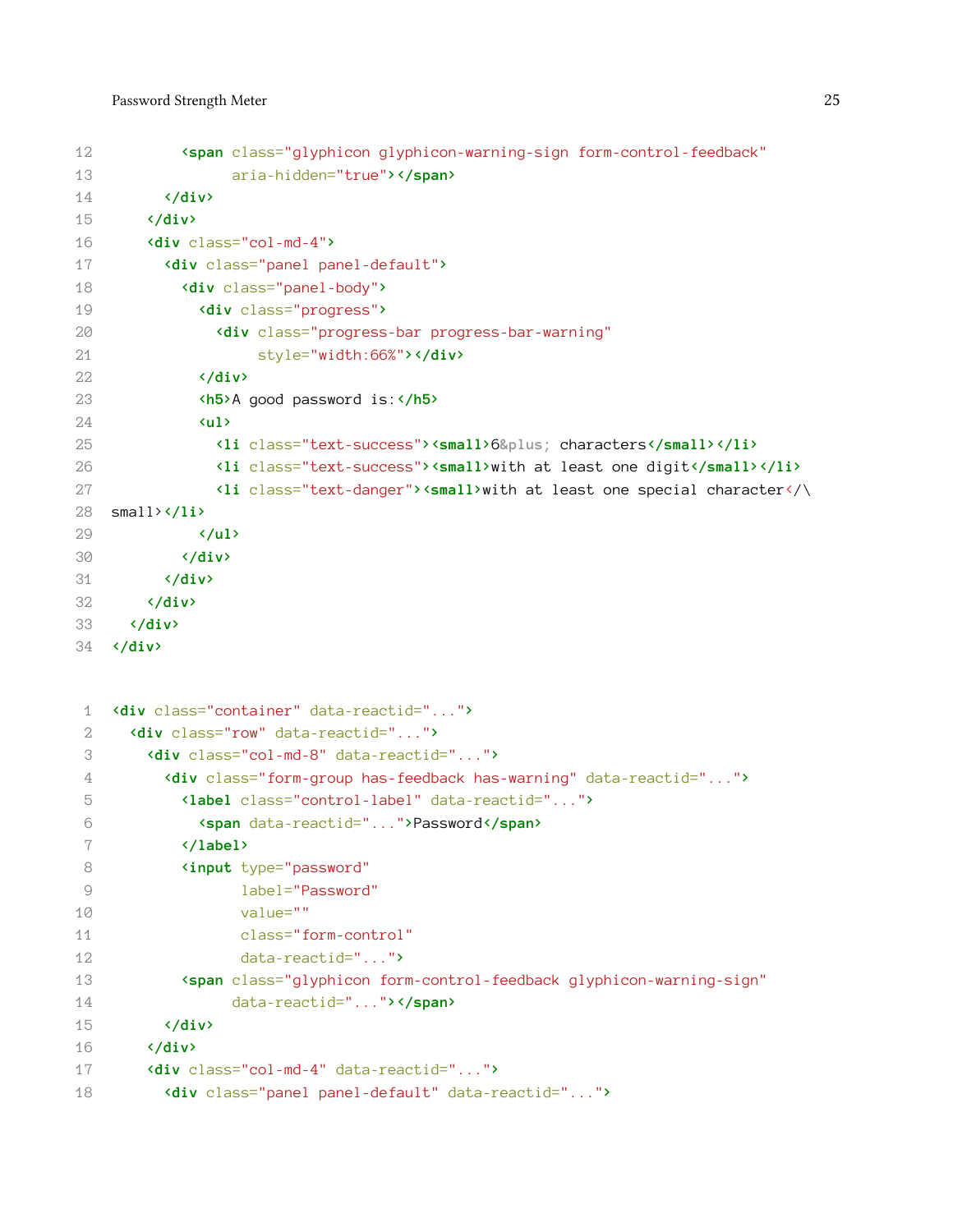```
19 <div class="panel-body" data-reactid="...">
20 <div min="0" max="100" class="progress" data-reactid="...">
21 <div min="0" max="100"
22 class="progress-bar progress-bar-warning"
23 role="progressbar"
24 style="width: 66.667%;"
25 aria-valuenow="66.66666666666666"
26 aria-valuemin="0"
27 aria-valuemax="100"
28 data-reactid="...">
29 </div>
30 </div>
31 <h5 data-reactid="...">A good password is:</h5>
32 <ul data-reactid="...">
33 <li class="text-success" data-reactid="...">
34 <small data-reactid="...">
35 6+ characters
36 </small>
37 </li>
38 <li class="text-success" data-reactid="...">
39 Example 20 in the solution of the solution of the state of the state of the state of the state of the state of the state of the state of the state of the state of the state of the state of the state of the state of the
40 </li>
41 <li class="text-danger" data-reactid="...">
42 <small data-reactid="...">with at least one special character</sma\
43 ll>
44 </li>
45 </ul>
46 </div>
47 </div>
48 </div>
49 </div>
50 </div>
```
Apart from the <span> elements wrapping "text" nodes and accessibility improvements to progress bar that React-Bootstrap provides, the markup matches. That means you achieved your goal of implementing password strength meter logic in React. Great work!

## **What's next?**

It is a smell that logic of the color state is duplicated. It can be fixed by moving it to the higherlevel component (PasswordInput) or by introducing a higher-order component which is a mixin